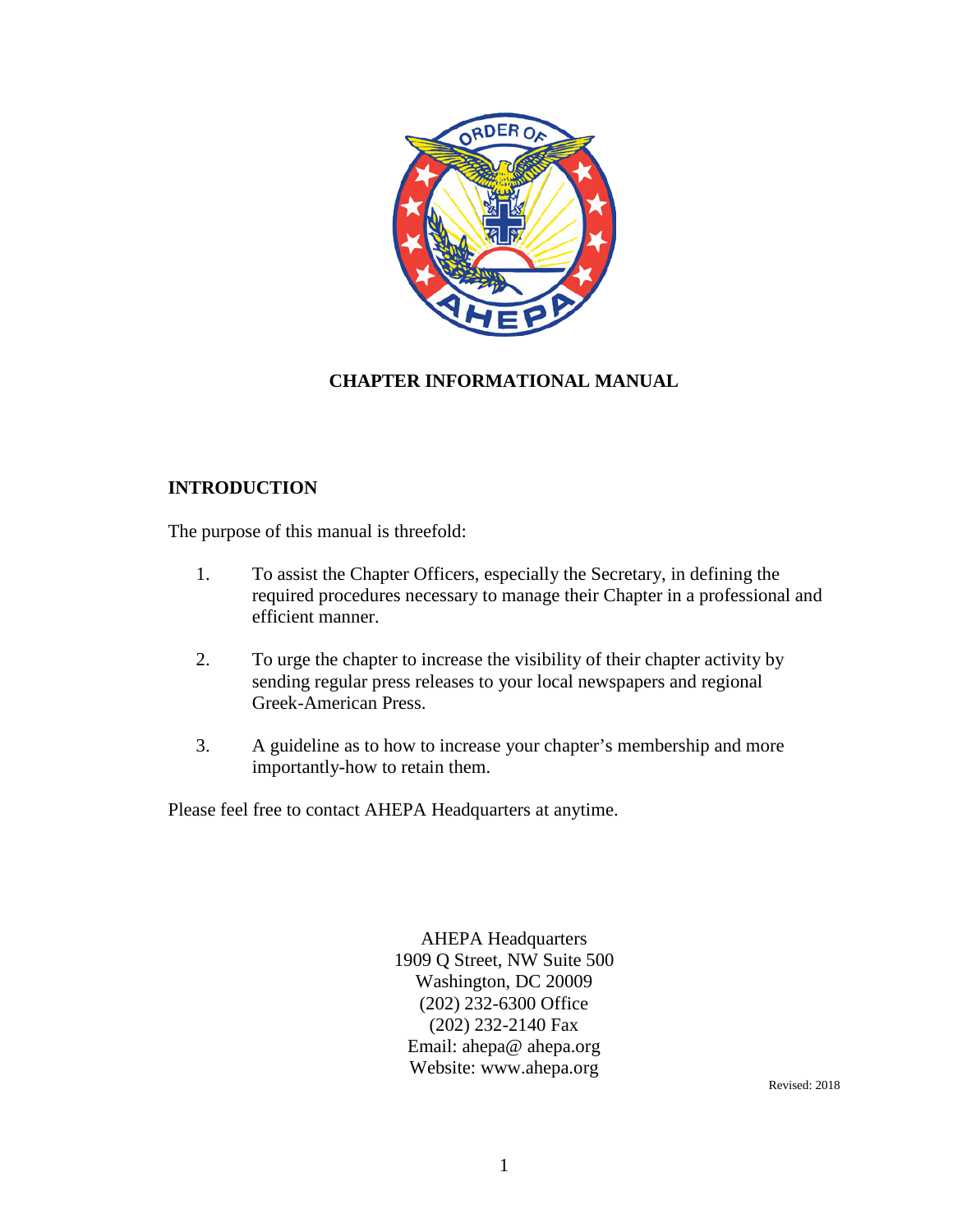# **TABLE OF CONTENTS**

| 1.  | 3              |
|-----|----------------|
| 2.  | $\overline{4}$ |
| 3.  | 9              |
| 4.  | 12             |
| 5.  | 17             |
| 6.  | 18             |
| 7.  | 19             |
| 8.  | 20             |
| 9.  | 21             |
| 10. | 22             |
| 11. | 23             |
| 12. | 24             |
| 13. | 25             |
| 14. | 27             |
| 15. | 28             |
| 16. | 33             |
| 17. | 34             |
| 18. | 35             |
| 19. | 36             |
| 20. | 38             |
| 21. | 39             |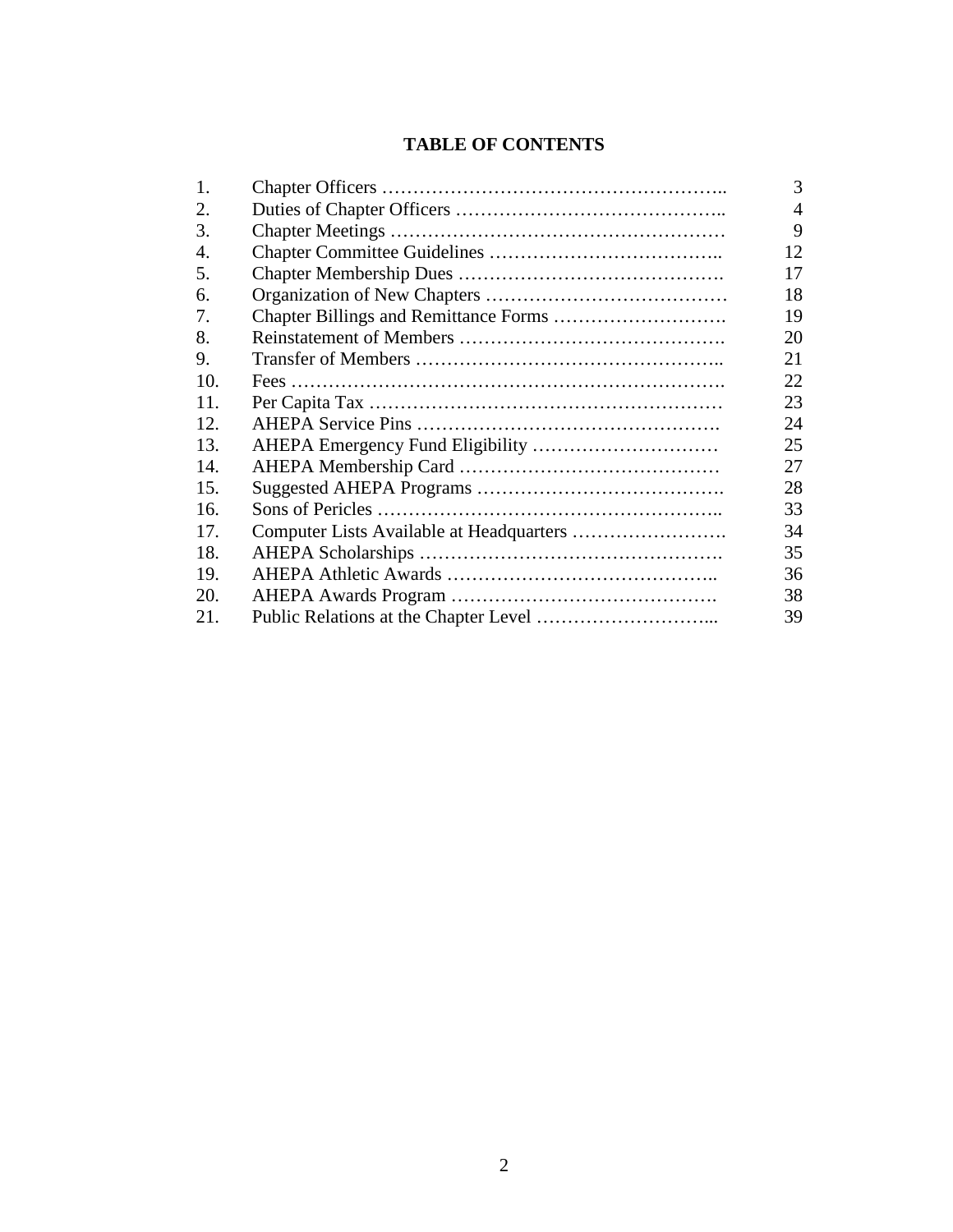## **CHAPTER OFFICERS**

The President, Vice President, Secretary, Treasurer and Board of Governors (except the Chairman) are all elected officers of your chapter.

# **I. ELIGIBILITY**

- A. All elected officers must be citizens of the country in which the chapter to which they belong is located.
- B. No member shall be eligible for the office of Chapter President unless he has previously served in an elective Chapter, District or Supreme Lodge office for at least one year.
- C. All elected officers must be paid members.
- D. No person shall hold an elective office in a chapter while holding a District or Supreme Lodge office.
- E. No "Friend of AHEPA" can be elected to any chapter office.

## **II. TERM OF OFFICE**

A. All officers should serve for a term of one year, or until their successors are elected and qualified.

#### **III. TIME OF ELECTION**

A. All Chapter Officers must be elected and appointed on May or June of each year and shall assume their duties the first day of July of that year.

#### **IV. PROCEDURE FOR ELECTING OFFICERS**

A. The procedure for electing officers is outlined in the AHEPA Constitution.

#### **V. APPOINTED OFFICERS**

A. The Athletic Director, Warden, Chaplain, Captain of the Guard and Sentinel shall be appointed by the President.

#### **VI. VACANCIES**

A. Vacancies shall be filled by election or succession as outlined in the AHEPA By-laws.

#### **VII. REMOVAL**

A. An officer of a chapter may be removed from office if he fails to attend four (4) consecutive regular meetings (Article XII).

#### **VIII. SCOPE AND LIMITATIONS**

A. The Scope and Limitations of the Chapter officer's power is outlined in the AHEPA By-laws.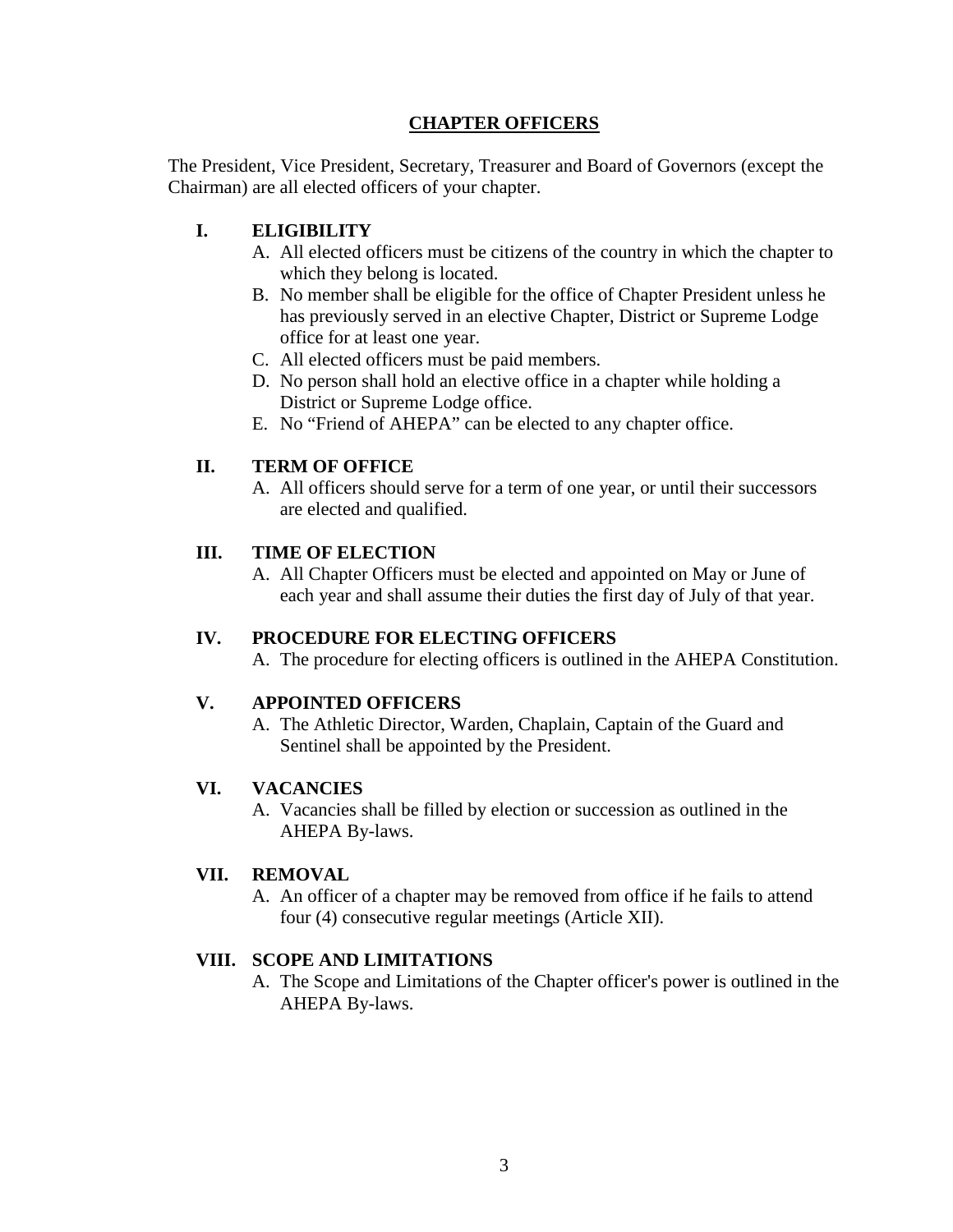# **DUTIES OF CHAPTER OFFICERS**

The AHEPA By-Laws briefly explains the duties and responsibilities of the elected Chapter officers. However, the scope of their office is much greater.

# **I. Chapter President**

The Chapter President shall be the head and presiding officer of the Chapter. He shall do all things necessary and proper to promote the growth, expansion, efficient functioning and general welfare of his Chapter.

Every Chapter President wants to make his administration a successful one. The purpose of the material outlined in this section is to provide the Chapter President with helpful suggestions on how to do the best possible job and to achieve a high degree of personal satisfaction.

It is important for the President to establish a good organization by utilizing the talents of his fellow officers. The elected Chapter President should take the following steps at the outset of his administration:

- $\triangleright$  Make clear the duties of each individual officer and be sure that each officer and committee Chairman has the proper guidelines and material to do his job. The Chapter President must see to it that each officer is aware of his responsibility and duties as prescribed in the AHEPA Constitution.
- Utilize your Vice-President. The Vice-President should be kept informed about all Chapter activities and be preparing himself for his term as President.
- $\triangleright$  Work closely with the Secretary of your Chapter. The President must make certain that the duties of this important office are being performed properly. The AHEPA Chapter Secretary in many instances is the key to the success of your Chapter.
- $\triangleright$  Take advantage of the experience and knowledge of your Past Presidents. Their counsel may save you many time-consuming hours.

If there is one basic rule for a successful presidency, it is the need for organization. No one can tell you how to organize yourself, but we can give you some guidelines to follow:

- $\triangleright$  Name your Committee Chairmen as soon as possible. You should know which members have the ability and willingness to serve as Committee Chairmen.
- $\triangleright$  Hold an organizational meeting once a month in your home or office with your top chapter officers to go over your planned agenda for your next meetings.
- $\triangleright$  Run your chapter like you would your own business. Be exact and stay on top of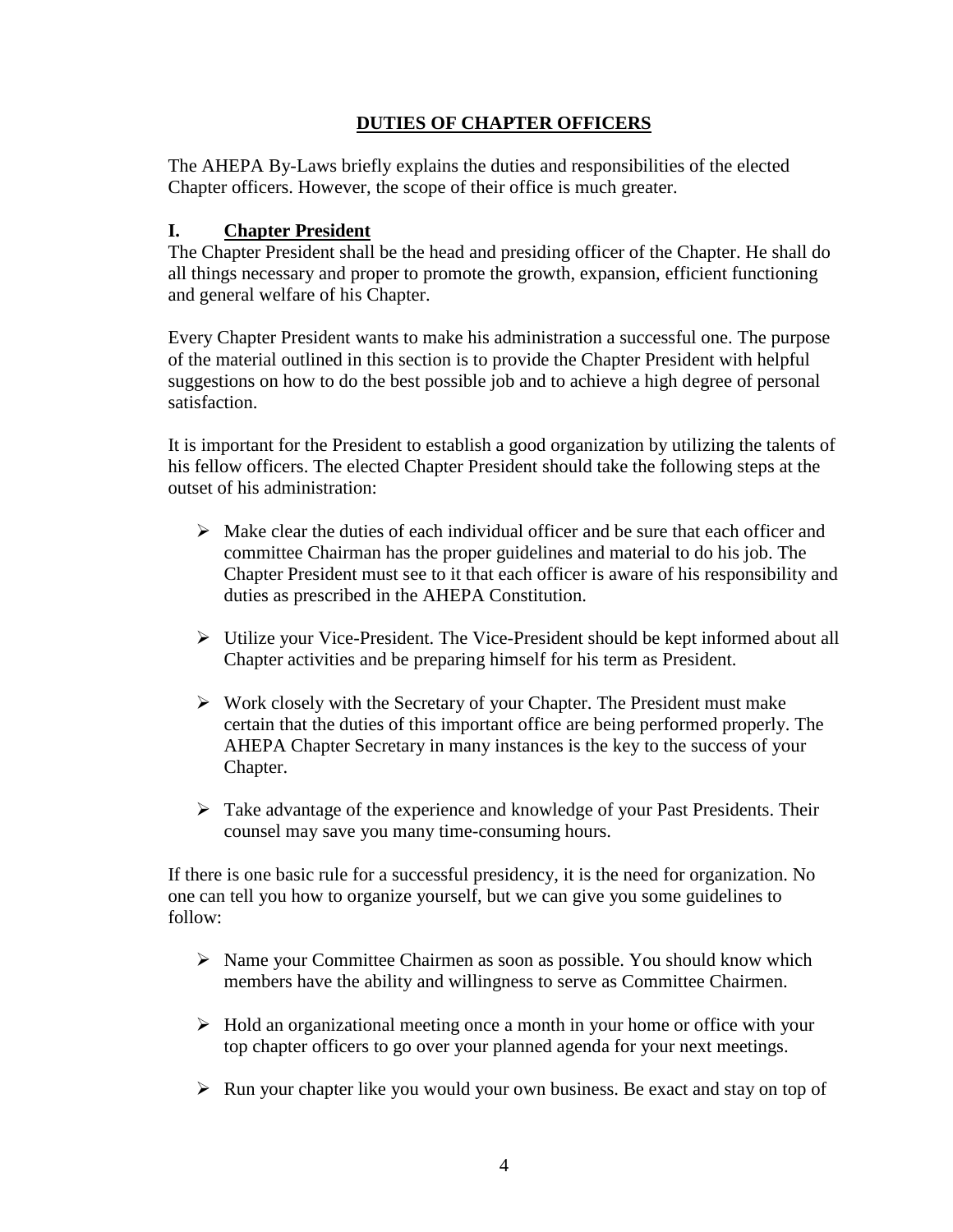your officers and committee chairmen.

- $\triangleright$  Set objectives for the year. Plan for better Chapter Meetings, public relations, increased membership, effective Chapter, District and National activities.
- $\triangleright$  Make plans for the future. Determine where your Chapter is going this year and how it will get there.
- $\triangleright$  Establish a system of effective communications with members. Plan a format of regular bulletins and oral reports to keep in touch with your chapter.
- Keep on top of your **Chapter Finances.** Make sure your Secretary is submitting monies due Headquarters as soon as collected. You have the overall responsibility to your membership to make sure this is done.

## **LEADERSHIP**

The qualities of leadership are not necessarily "born" to a man - although it is true that some can never attain the distinction of becoming leaders, simply because they cannot bring themselves to act with initiative and force.

Your fellow Ahepans selected you because of your service to your Chapter, and because you have shown that you possess certain qualities of leadership. It is now your responsibility to reflect the confidence and faith your Chapter members have shown in your ability and devotion to AHEPA.

A Chapter President must always exude faith and confidence in his fraternity, his Chapter and his membership. He must, first of all, BELIEVE in the principles of his fraternity, wholeheartedly, before he can hope to display that faith to others. To be a successful AHEPA Chapter President, he MUST display faith in the AHEPA to his members, and to those outside of the AHEPA.

In order to convey faith and confidence, a Chapter President must certainly be able to give CALM COUNSEL to his members and officers. He must retain his poise under all conditions and be able to convey to the Chapter **his own confidence,** thus assuring himself of their cooperation in all matters affecting the Chapter.

In guiding the Chapter's program, the President must always bear in mind a CONSTRUCTIVE attitude towards all matters and questions. His goals, ambitions, and hopes must be channeled towards building AHEPA prestige and achievements, in a constructive and orderly way.

Friendliness paves the way to confidence and cooperation. A friendly request for assistance and operation is seldom rebuked. Demands are never made, except under the most serious circumstances. A friendly welcome, a cordial handshake - remembering the member's name - asking about his family - going out of your way to let him know that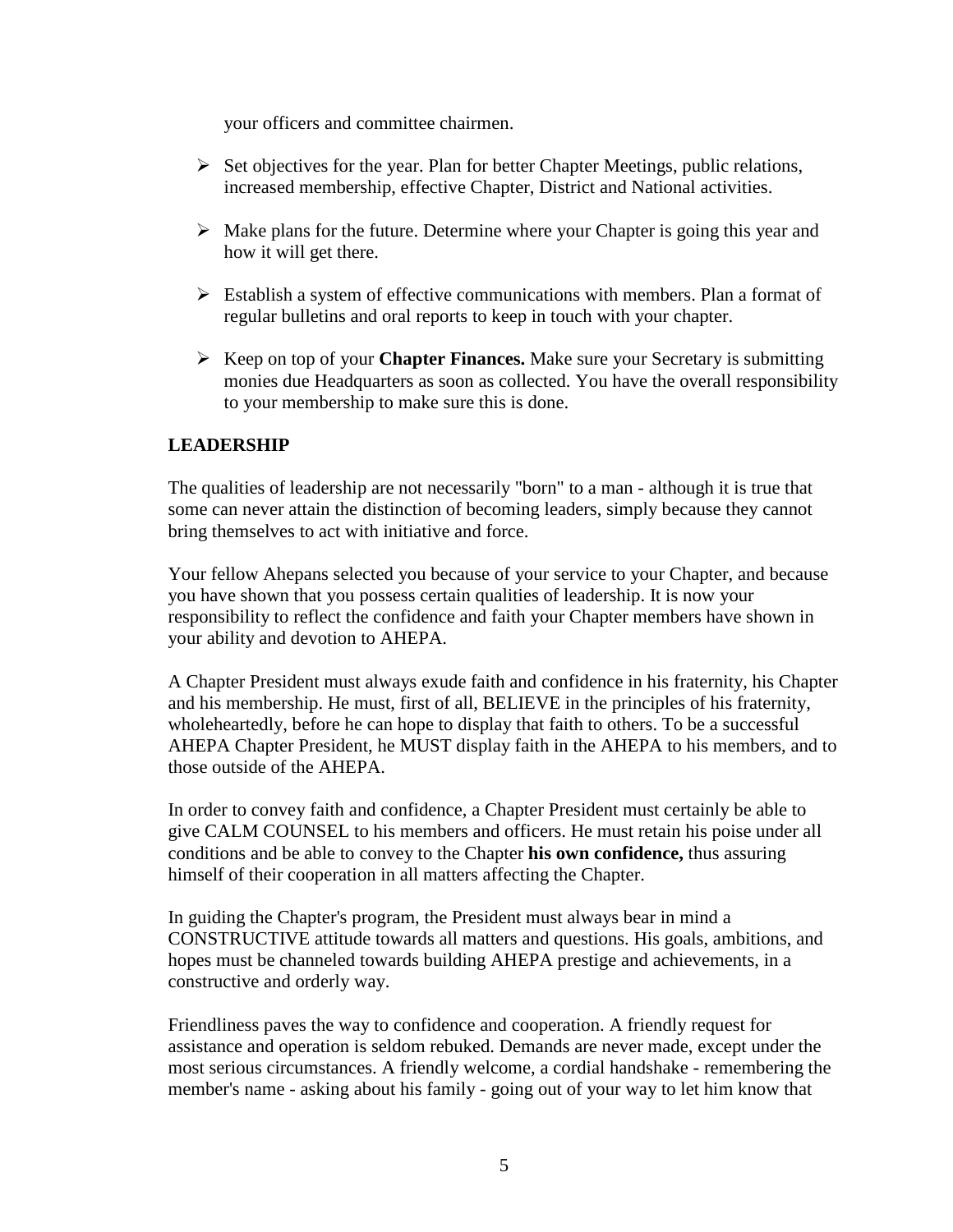you like him and respect him are all qualities of a good leader, and of a good Chapter President.

The word **"EFFICIENCY"** has been greatly exaggerated, but more often, it has been given an improper connotation. To be efficient, you must be effective. You must produce the desire effect or result with a **MINIMUM of WASTE or EXPENSE.** You do not cut across proper procedures nor do you disallow certain rights of individuals to achieve your result or goal.

For example, in seeking a goal of a shorter and more productive Chapter meeting, you use efficiency by preparing in advance your meeting agenda for that meeting, and by discussing the matter before the meeting with your Chapter officers. Through proper preparation, which enables you to present all facts and figures at the meeting, you avoid endless argument, or questions, from the membership, and enable them to act quickly on any motions or programs. Be efficient through a thorough knowledge of parliamentary procedure, and if your membership is not well-versed in this subject, then work out a program of instruction and education for them. **The greatest waste in most organizations is that of TIME - a member's time.** When you waste a member's time, you immediately create apathy, disinterest, and often times ill-feeling. When such a feeling is engendered within a member's mind, then he is well along the road toward delinquency, and will soon drop from active membership. To repeat - - be EFFICIENT, but also be fair and impartial.

# **II. VICE-PRESIDENT**

It shall be the duty of the Vice-President to assist the President in conducting the business of the Chapter and to perform such duties as may be assigned to him either by the President or by the Chapter.

In the event of the absence, disqualification or disability of the President, the Vice-President shall assume and perform the duties of the President.

The role of the Chapter-Vice-President should be more than an "honorary" position. The Vice-President is the number one assistant to the President and should consider his year in office as a training period for the time when he may become Chapter President.

The Vice-President must be a worker. His duties and assignments come from the Chapter President as the elected leader There are many jobs within the AHEPA chapter framework that might be suitable for making use of his leadership talents. Listed below are some ideas that may be considered:

- **The Stand-In**  The Vice-President must be prepared to take over as outlined in the Constitution. This makes it necessary for the Vice-President to become familiar with all phases of the Chapter's activity.
- **Preparation and Planning**  if the Vice-President is elected President of your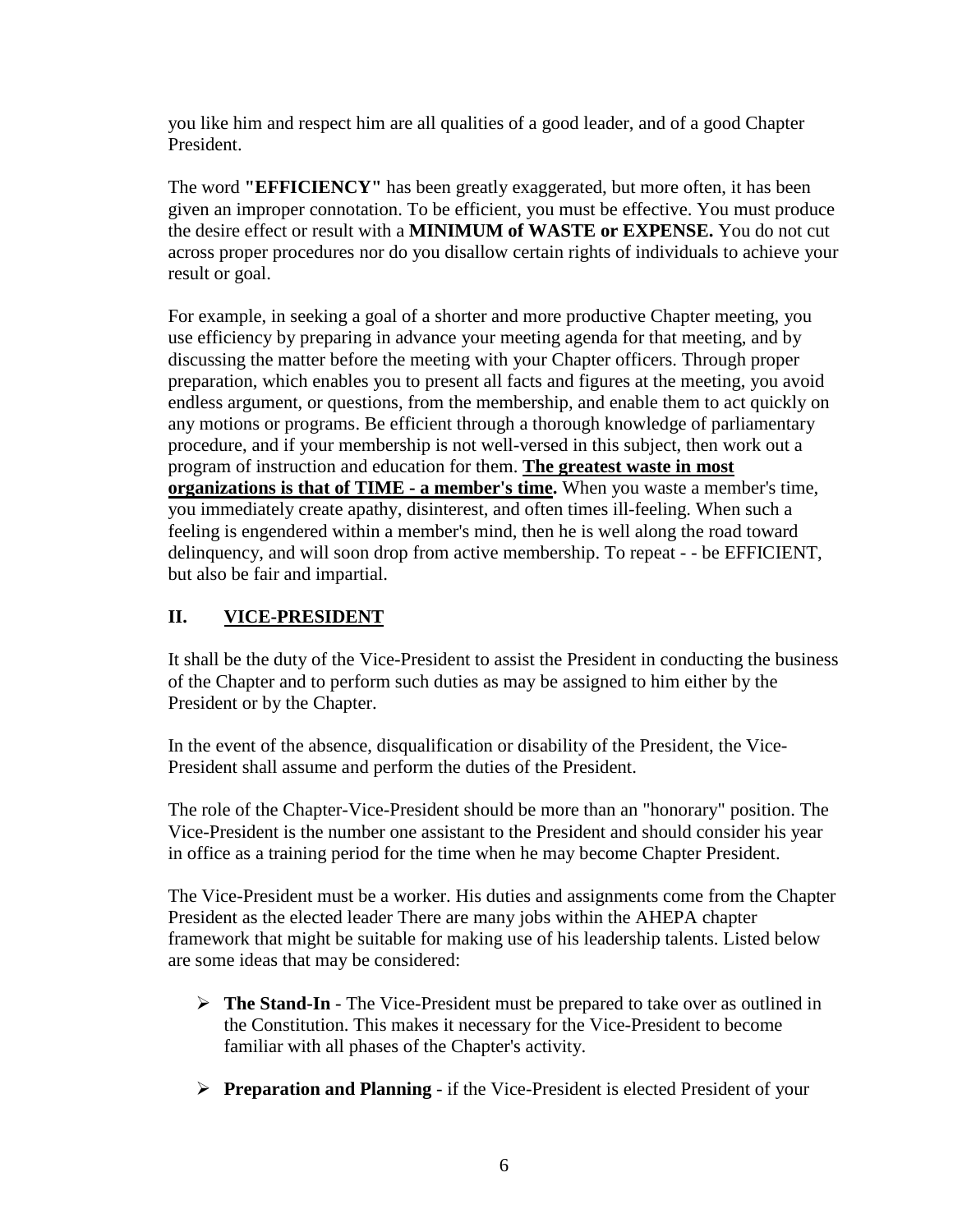Chapter, he will enter upon his duties on July  $1<sup>st</sup>$ , the following year. Prior to his election he will have the opportunity to prepare himself for the Presidency. During this period, he will have the opportunity to observe the caliber of men in the Chapter and pick the most capable to help him in the future.

 **Membership** - The Membership Committee is one of the chapter's most important committees. The Vice-President would be an ideal person to assume Chairmanship of this Committee. It would prepare him for leadership by allowing him the opportunity to develop organizational ability and at the same time, develop a closer relationship with the members, new and old.

# **III. SECRETARY**

The Secretary shall keep minutes of all meetings and conduct all correspondence delegated to him by the President. No communication shall be official without the seal of the Chapter. He shall also collect all dues from members and turn them over to the Treasurer immediately after collection; he shall counter-sign all receipts for dues. He shall execute a bond payable to the Chapter in the sum of One Thousand Dollars (\$1,000), as a security against defalcation of the Chapter's funds. The Chapter shall pay the premium for such bond. The Secretary shall submit a semi-annual report to the Chapter in the form of an itemized statement showing the amounts received and the sources from which the receipts came; the amounts disbursed and the purposes for which such disbursements were made; the balance in the bank to the credit of the Chapter; the number of members in good standing; number of delinquents; number of suspended and the names of deceased members. This report shall also contain an account of any other matter of importance to the Chapter. Copies of this report shall be sent to the Supreme Lodge Headquarters and to the District Governors.

The Chapter Secretary is the Chapter President's right hand. He is sometimes the least appreciated officer of the Chapter, but his duties are vitally important for the Chapter to run properly, the Secretary must be kept well informed.

Besides the duties outlined in the Constitution, the Chapter Secretary must keep Headquarters and the district Lodges informed of any pending chapter problems. His other duties are:

- Mail all Per Capita Tax Payments to Headquarters **immediately** after collection to assure:
	- a. Proper credit to the member;
	- b. The Chapter receives dues paid credit for National and District Conventions.
- $\triangleright$  Notify members of all regular and special meetings.
- $\triangleright$  Read all correspondence from Headquarters.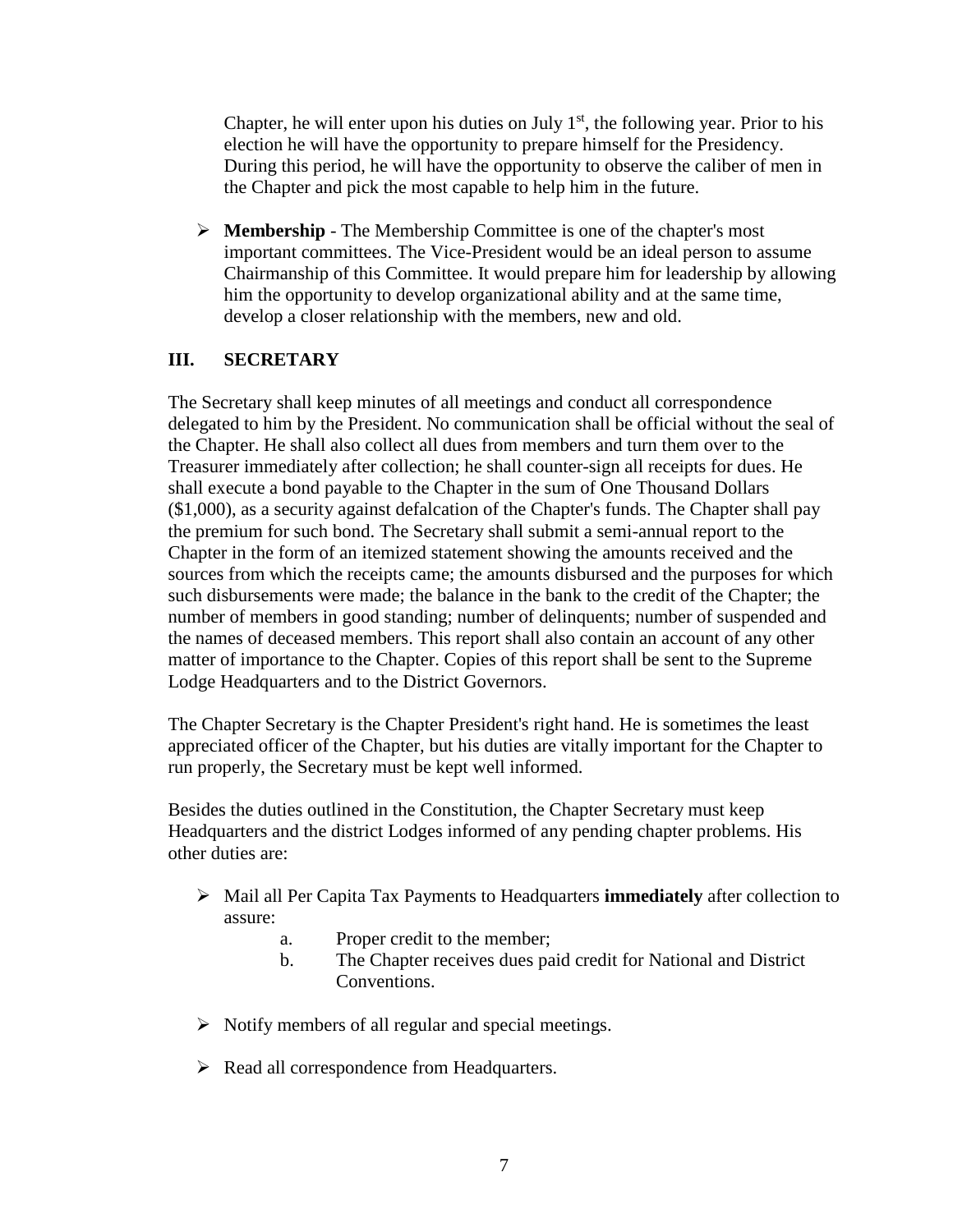- $\triangleright$  Make sure the Chapter has the supplies needed.
- $\triangleright$  Keep all membership records.

If the Chapter Secretary carefully goes over the "Chapter Questionnaire" he will be able to determine the needs of his Chapter.

# **IV. TREASURER**

The Treasurer shall receive all monies coming to the Chapter, care for the finances, and pay out all monies upon vote of the Chapter. The President shall countersign all checks issued by him. All receipts to the members for dues shall be issued by him (to be countersigned by the Secretary) and shall contain the seal of the Chapter. The Treasurer shall make a report of the finances of the Chapter at every meeting, and also a quarterly report to the Chapter.

It is recommended that the Treasurer shall execute a bond payable to the Chapter in the sum of One Thousand Dollars (\$1,000), as security against defalcation of Chapter money coming to his hands. The Chapter shall pay the cost of said bond. He shall keep books and records of all matters pertaining to his office; he shall pay out no monies, unless so ordered by a majority vote of the members of the Chapter present at a regular meeting, or unless provided for in the Constitution or Decrees of the Supreme Convention. The Board of Governors of the Chapter shall hold his bond.

# **The duties of all the officers are outlined in the AHEPA Constitution and AHEPA By-Laws.**

# **V. BOARD OF GOVERNORS**

The Chapter shall elect the Board of Governors of a Chapter. The number of Governors to be elected is determined by the following chart:

| 2 Governors  |
|--------------|
| 4 Governors  |
| 6 Governors  |
| 8 Governors  |
| 10 Governors |
|              |

## **CHAIRMAN**

The last retiring President of the Chapter shall automatically become Chairman of the Board of Governors and shall serve until his successor in the Presidency retires.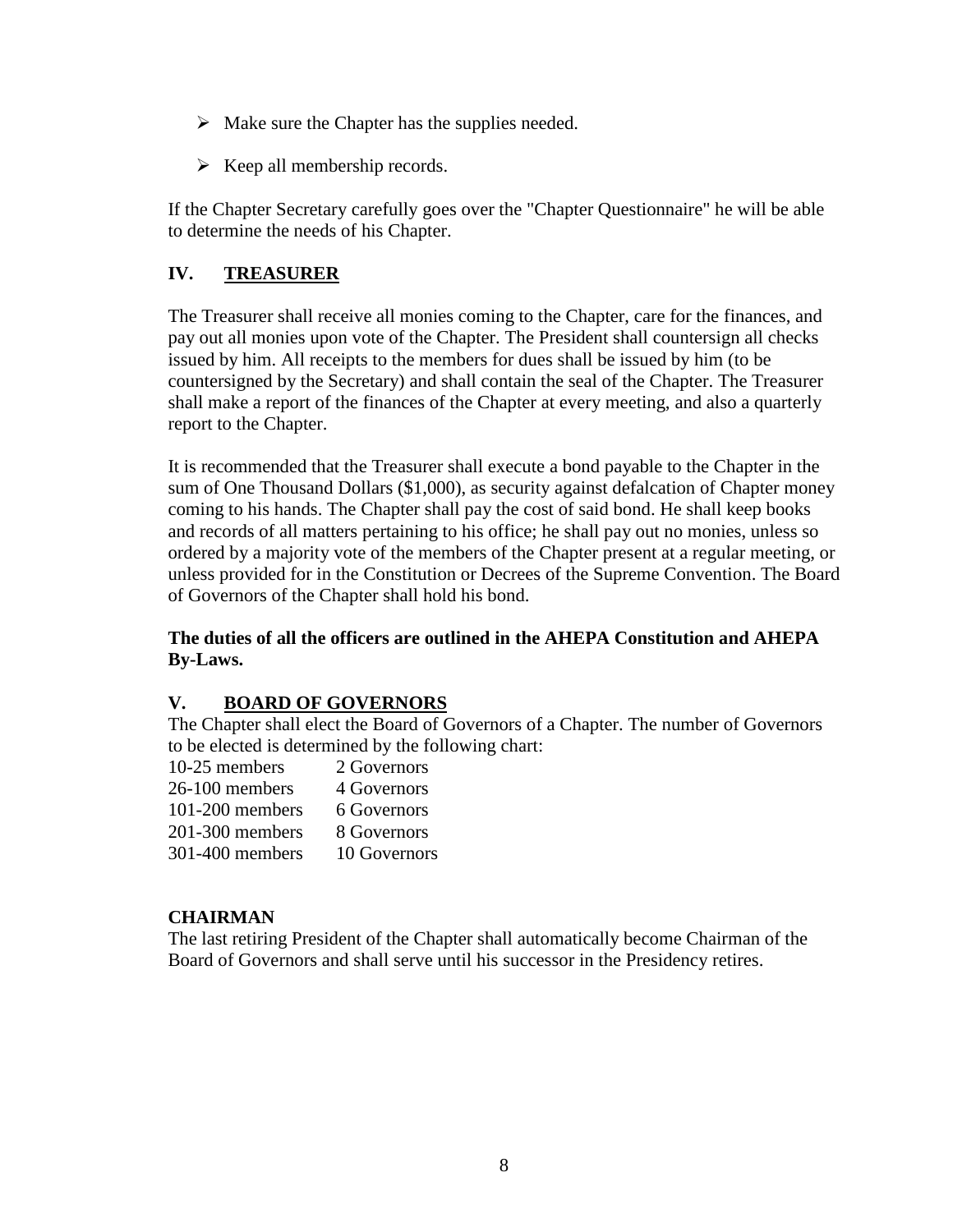## **CHAPTER MEETINGS**

### **REGULAR MEETINGS**

Regular meetings can be held at such times, places and hours as a respective Chapter may select, but the Constitution states that you shall have two (2) meetings a month.

### **SPECIAL MEETINGS**

Ten (10) members of any Chapter may hold special or extraordinary meetings of Chapters at any time upon the call of the Chapter President, and also upon the written request to the President. Reasonable notice shall be given to the members in advance of such meetings, stating the time, place and purpose thereof.

## **QUORUM**

A quorum for the transaction of business shall consist of nine (9) members of a Chapter, except where the Chapter has a membership of less than thirty-five (35), in which case a quorum shall consist of five (5) members of the Chapter. Five (5) members shall constitute a quorum in any Chapter for the initiation of candidates or other ritualistic work.

## **SUSPENSION OF MEETINGS**

Chapters by two-thirds (2/3) vote of members present and voting at a regular meeting may suspend any meetings for a period not exceeding two (2) months.

### **RULES OF PROCEDURE FOR CHAPTER**

The provisions of the AHEPA Constitution and By-Laws shall govern the proceedings of Chapters, and rules made by the Supreme Conventions or the Supreme Lodge.

Parliamentary questions shall be resolved by using Demeter's Manual of Parliamentary Law and Procedure. (Demeter's may be difficult to find)

Once a meeting has been called to order, it is the responsibility of the Chapter President and his fellow officers to make the meeting interesting.

One of the major tests of a good AHEPA Chapter President is the manner in which he conducts Chapter meetings. The President's job will be much easier and his term of office more successful if he will follow these guidelines.

- 1. **Always begin and end meetings on time!**
- 2. Have a prepared agenda of business ready **BEFORE** the meeting opens.
- 3. Avoid "general" discussions conduct your business properly and require that members stick to the subject matter at hand.
- 4. See that all lodge room paraphernalia is in its proper place before the start of the meeting.
- 5. Instruct all officers and members to observe closely lodge room decorum and manners, whenever infractions occur.
- 6. Limit your own remarks to those of a presiding officer do not enter into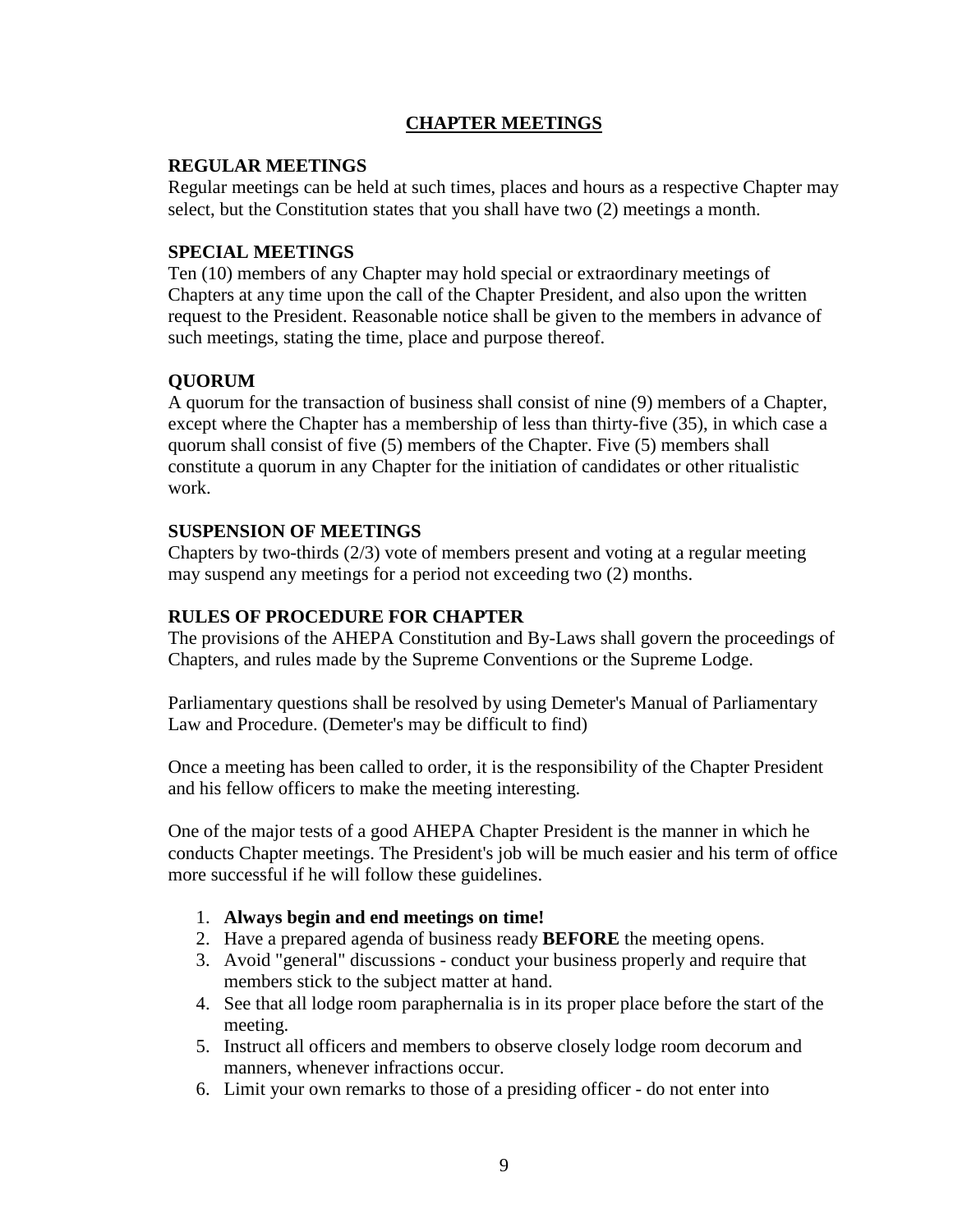discussions, unless you are answering points of information, and keep your remarks brief and to the point.

- 7. Be fair and impartial in your decisions.
- 8. Limit debate and discussion within reasonable bounds.
- 9. Do not deny a member his right to voice an opinion, so long as he is speaking on the point in questions.
- 10. Be friendly, courteous and reasonable while in the Chair; yet maintain control of the meeting at all times, with firmness and good judgment.
- 11. Give ample authority to your Committees in the preparation of reports and instruct the Committees to come before the floor with definite recommendations for Chapter decisions. **DO NOT** throw the floor open to general discussion on topics that should be discussed in Committee meetings, and thereby waste valuable time.
- 12. **ALWAYS** finish your meetings within a reasonable hour. Set specific hours for opening the meeting, and also for closing the meeting.

#### **REGULAR AHEPA MEETINGS**

Although the program itself is an important facet of the regular AHEPA meeting, equally important is the manner in which the meeting is conducted. No matter how fine the program is:

- $\triangleright$  If it is conducted in a disorganized manner, it may be doomed to failure. Below is a checklist for an effective program.
- $\triangleright$  Prepare an AGENDA in advance. Go over the final arrangements for the meeting with both your Vice President and Secretary.
- $\triangleright$  Make sure your Committee Chairmen are ready to report.
- Make sure the Warden has set the Chapter Room as required.
- $\triangleright$  Make sure all flags, jewels, etc., are in the Chapter room. Prepare a list of "Unfinished Business". Prepare a list of "New Business".

#### **SAMPLE CHAPTER AGENDA**

- 1. Call meeting to order
- 2. Opening prayer
- 3. Roll Call of officers
- 4. Minutes of previous meeting
- 5. Treasurer's report
- 6. Communications
	- a. National Headquarters
	- b. District Lodges
- 7. Report of standing committees
- 8. Report of social committees
- 9. Balloting on new members (if needed)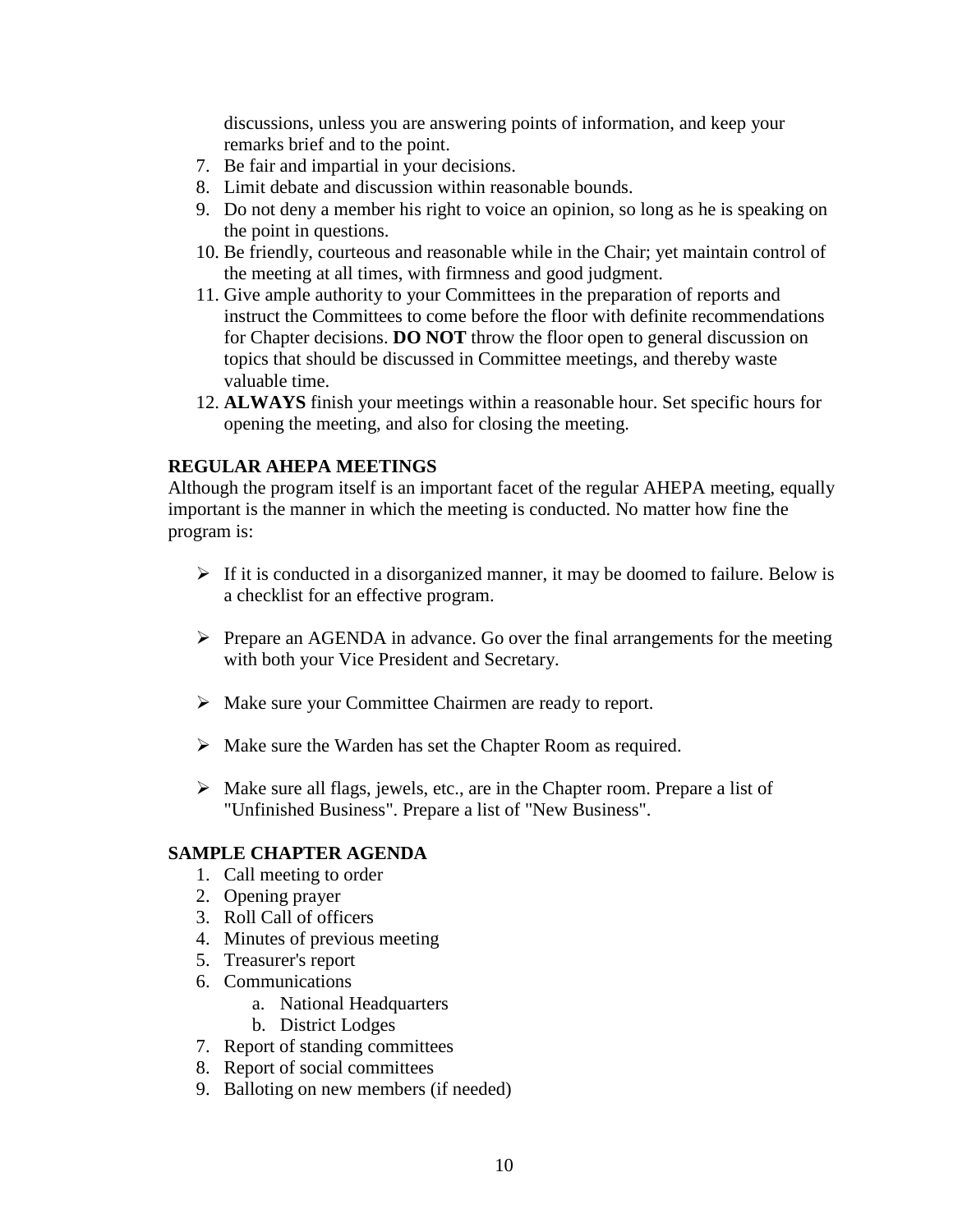- 10. Unfinished business
- 11. New business
- 12. Good of the Order
- 13. Bills against the Lodge (some chapters combine this with the Treasurer's report)
- 14. Closing prayer
- 15. Close the meeting

The entire AHEPA meeting procedure can be found in the **Manual of Meetings and Ceremonies.**

#### **CHAPTER PARAPHERNALIA**

The following are a necessary part of the AHEPA Chapter meeting room, since all regular meetings of the AHEPA are supposed to be ritualistic meetings.

- 1. Altar
- 2. Bible
- 3. Stations
- 4. Flags
- 5. Chapter Banner
- 6. Gavel

In summary, it is the responsibility of the Chapter President to make sure that the Chapter does work of the AHEPA. If he fails, the Chapter fails.

#### **AHEPA JEWELS**

President Vice President **Secretary** Treasurer Warden Sentinel Chaplain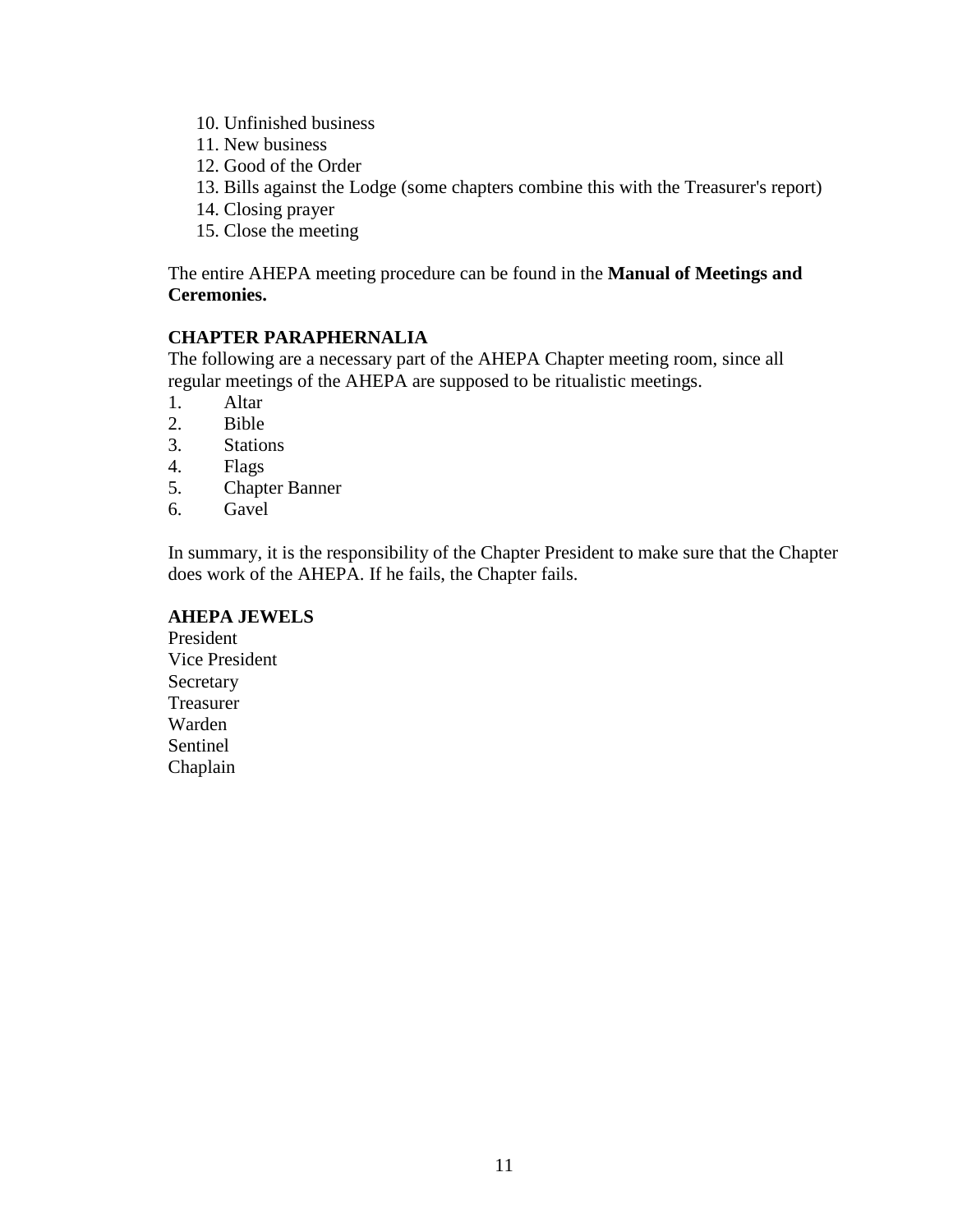# **CHAPTER COMMITTEE GUIDELINES**

## **FUNCTIONS OF A COMMITTEE**

The primary function of a committee is to contribute to the efficient operation of your Chapter. In most cases, a committee is concerned with the communication of information and with assisting your chapter officers in the decision-making process by providing needed information.

The newly elected AHEPA Chapter President will find that well-functioning committees are the signs of an active AHEPA Chapter. Although Chairmen are appointed for all "Standing and Special" Committees, the responsibility for the success or failure of their activities lies with the Chapter President.

Since the Chapter President is often busy, it is his responsibility to assign one of his key Chapter Officers to oversee the committee. Listed are some techniques that have resulted in effective and successful committee activities:

- $\triangleright$  Adoption of specific objectives for the year;
- $\triangleright$  Conference with committee members of the preceding year for background information on activities;
- $\triangleright$  Meetings with the new committees immediately after chairmen and members have been appointed.

## **COMMITTEE MEMBERS**

- $\triangleright$  Should be appointed because they are either knowledgeable about or interested in the work of the committee; they should know who the committee chairman is.
- $\triangleright$  Should know what the specific responsibilities of the committee are
- $\triangleright$  Should establish realistic, attainable goals
- $\triangleright$  Should get involved and participate

## **HOW A COMMITTEE MEETING IS STRUCTURED**

Following is the generally accepted sequence, or order of business that is observed for a meeting:

- 1. Call the meeting to order
- 2. Roll Call (can be omitted) and/or Minutes of previous meeting
- 3. State purpose of meeting
- 4. State briefly program of meeting
- 5. Discuss and resolve agenda items as they appear
- 6. New Business
- 7. Adjourn the Meeting

## **CHAPTER COMMITTEE**

The President of the Chapter has the added responsibility of appointing a standing committee as outlined in the constitution and others that will help organize your chapter.

In making committee selections, the following check-list should be used: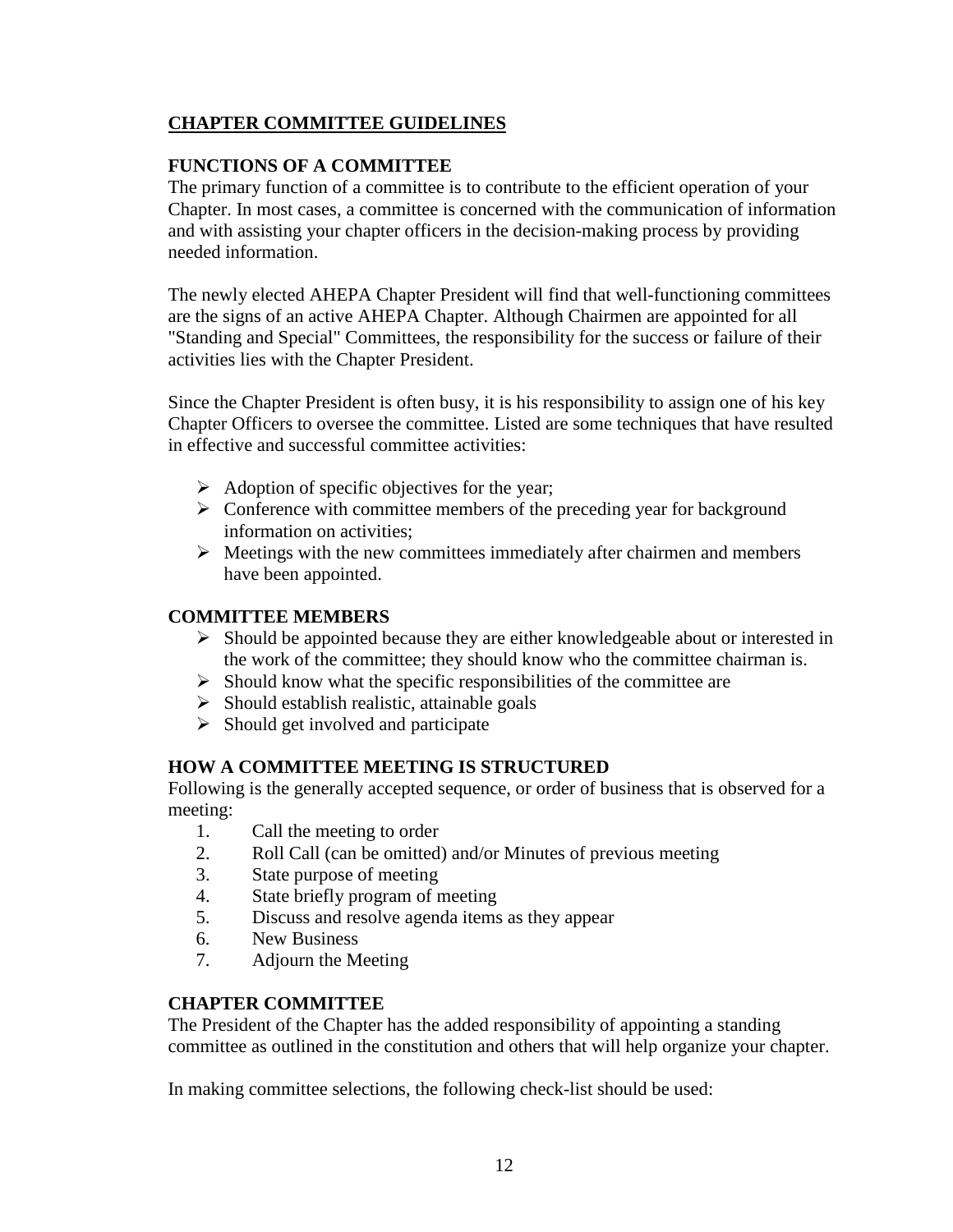- $\checkmark$  Determine a member's interests and background, and put him to work on a
- $\checkmark$  Committee whose field of work is closely aligned with that member's own personal interests.
- $\checkmark$  Appoint your newly initiated members to Committees give them a bit of responsibility so as to quickly get them interested in the Chapter.
- $\checkmark$  Remember that a member will work best with a Committee in which he has a particular interest.
- $\checkmark$  The Committee Chairmen must be dependable and energetic members, who have initiative, imagination and drive. The committee chairmen are your "key" men, and they must produce results for you, if you are to have a successful year. It is impossible for you to do all the work yourself; therefore, your selection of Committee chairmen is highly important.

# **AFTER THE COMMITTEES ARE APPOINTED**

Following the selection of Committee appointments, your next task is the preparation of a **Work Plan** for each Committee. Proceed as follows:

- 1. Prepare a separate work plan for each Committee and list therein the names of all Committee members, and officers
- 2. This Work Plan must be written out and copied so that all members of the Committee have a copy.
- 3. In this Work Plan you will lay out the work you want accomplished, with detailed instructions for each Committee, and present to each Committee a clear and detailed picture of your objectives and Program.
- 4. Bear in mind that the chapter President is an ex-officio member of each Committee, and that he must constantly keep in touch with all Committees and be informed of their progress.

#### **STANDING CHAPTER COMMITTEES**

The following standing committees are a necessary part of each chapter and must be appointed by the Chapter President. If each of these committees function, as they should, your chapter will be much stronger.

## **MEMBERSHIP COMMITTEE**

The size of this Committee is determined by the size of the Chapter, and also by the plans your Chapter has in force at the time. The Headquarters Manual "A Plan for Increasing Membership" contains an outline of a proper means of maintaining a permanent Membership Program. This Committee must maintain a prospective membership list, and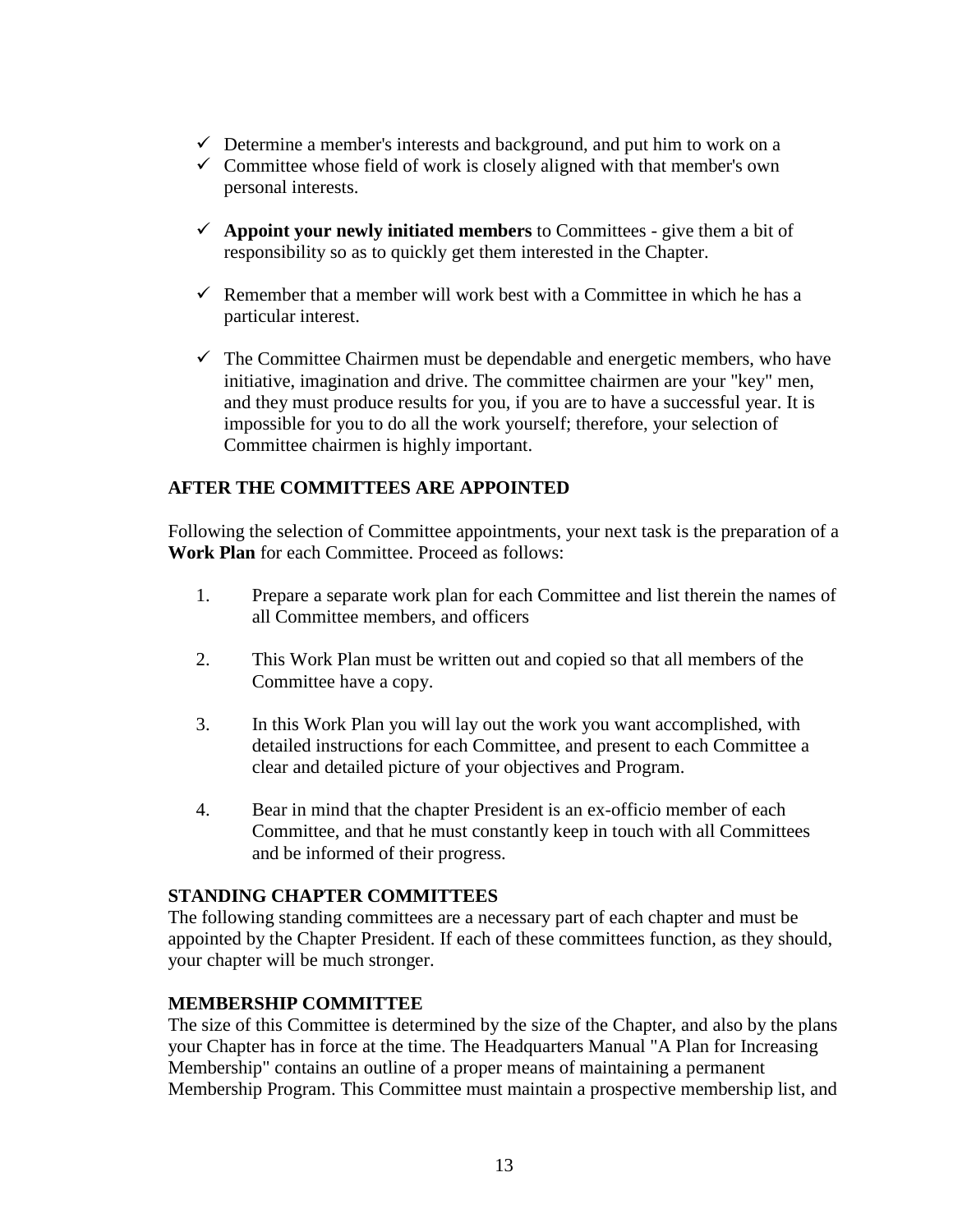carry out stated procedures for calling on prospective members, as well as a stated program for the Reinstatement of delinquent members. Please bear in mind that gaining **Membership is a Permanent Program of the Chapter,** which goes on year-round, and never stops. This Committee must make regular reports at every Chapter meeting, and the subject of Membership must never be slighted on the meeting Agenda.

#### **EDUCATIONAL COMMITTEE**

Your Education Committee must be composed of members qualified in the preparation of specific Educational programs for Chapter meetings, both open and closed meetings. Such programs include outside lecturers on vital subjects of the day - speakers on various matters of interest - lectures by Chapter members on important fraternal matters such as Parliamentary Procedure, Constitutional regulations, Degree Team work, and any other matter of interest to the Chapter. This committee must bear in mind that the end purpose is the educational value of each particular project, for the improvement of the Chapter Program, as well as the increased interest and attendance of the membership.

#### **NATURALIZATION COMMITTEE**

To aid those members requiring assistance in their efforts to become American or Canadian citizens!

#### **COMMITTEE ON ENTERTAINMENT**

To arrange for and provide wholesome programs of entertainment for the membership. A constant run of dry, humorless meetings will tax the endurance of your membership, and this Committee has the responsibility of preparing programs with an entertainment value, to break the monotony of regular business. This Committee requires men of imagination and creativity who can plan short skits, group-singing, humorous contests between members, and other monotony breaking programs. There is, after all, only so much "business" during a chapter year, and this Committee can do a tremendous job in maintaining membership interest.

#### **PUBLIC RELATIONS COMMITTEE**

This is a specialized field, and must include members who have some experience in writing and preparing news releases and news bulletins. Your Chapter Bulletin should come under the authority of this Committee. The Committee will publicize all forthcoming events of the Chapter in local newspapers, radio and TV, to help assure widespread knowledge of chapter activities and programs, not only to the outside pubic, but also to all members of the Chapter. Study your Public Relations Manual.

#### **SONS OF PERICLES ADVISORY BOARD**

To supervise and work closely with your local Chapter of the Sons of Pericles, the Junior Order of AHEPA. It is vitally important to place men on this Committee who can work harmoniously with their junior brethren, and assist them with their problems, programs, and activities.

#### **COMMITTEE ON SICKNESS**

To visit members who may be ill, and convey to them the sympathy and good wishes of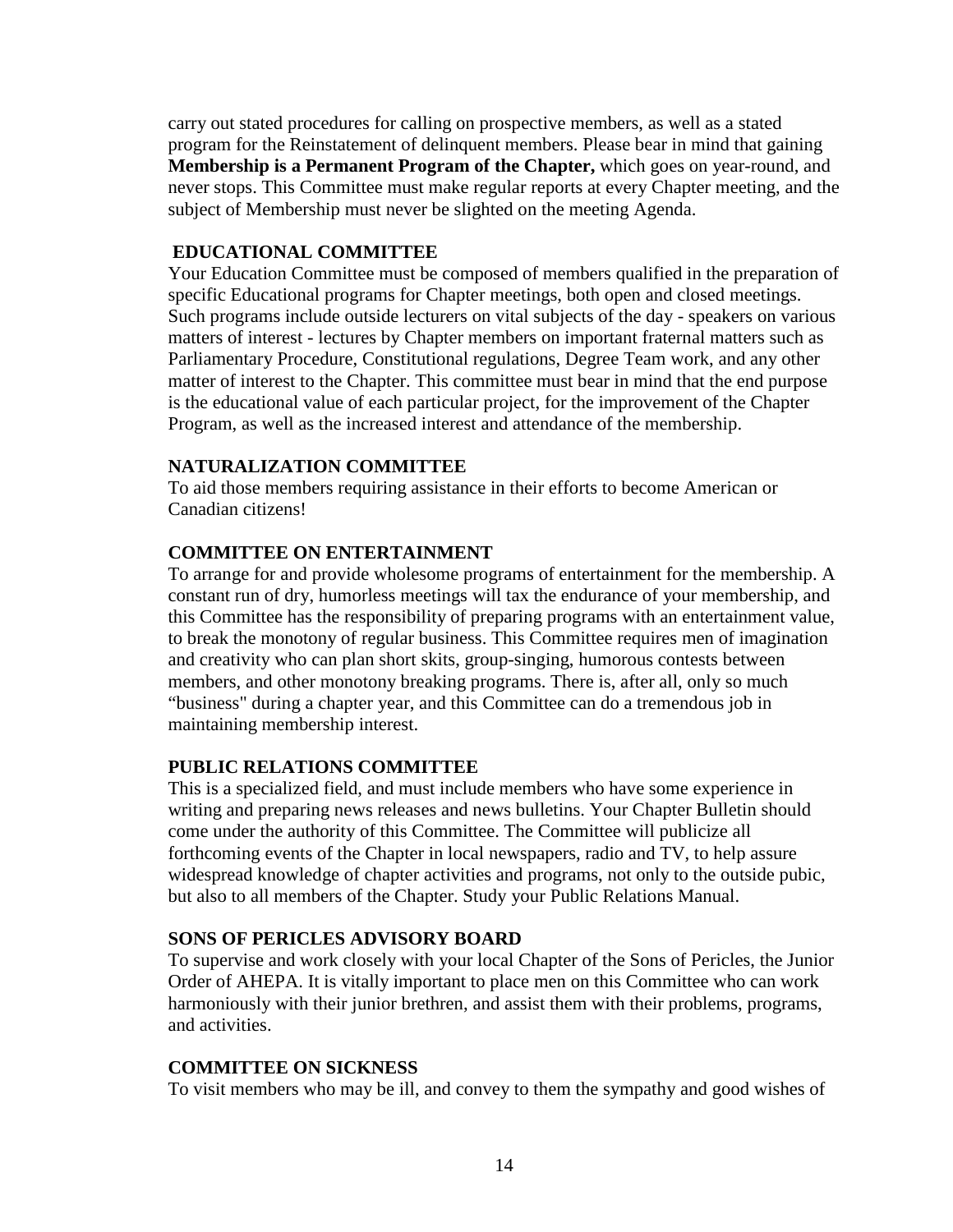the Chapter. Any information on sick members should be channeled directly to this Committee, so they may carry out their duties expeditiously.

#### **COMMITTEE FOR THE RELIEF OF MEMBERS IN DISTRESS**

This Committee must consider its job a private one, and any information on members in distress should be channeled to their attention for action.

# **CIVIC ACTION COMMITTEE**

To mobilize the Hellenic-Americans and the community, whenever the Chapter, District, or Supreme Lodge determine that civic action is necessary on a particular matter. When the matter is of a District or National nature, a District or National Chairman shall direct the Chapter Civic Action Chairman.

## **SPECIAL COMMITTEES**

There are additional important Committees which must be appointed, and which are not covered by the Constitutional Standing Committee List.

# **SCHOLARSHIP COMMITTEE**

Many Chapters have adopted special Scholarship Programs, and award cash or bond scholarships to outstanding and needy local students, for the continuation of their education. The annual award of the set of the Greek Classics to the outstanding high school graduate in the field of the humanities would come under the jurisdiction of this Committee.

## **ATTENDANCE COMMITTEE**

This special committee can be utilized to develop plans to stimulate attendance at regular meetings of the Chapter. Their plans could include Attendance Teams, competing for prizes; Perfect Attendance Awards for individual members; Door Prizes at stated meetings; and other plans.

## **NEW CHAPTER COMMITTEE**

This Committee would be set up for the express purpose of establishing New chapters of the AHEPA in the same community, or in nearby communities. Already established Chapters with a good potential for additional new AHEPA Chapters in their city should adopt a progressive program for initiating such a move.

## **INTER CHAPTER MEETINGS**

This Committee would prepare plans for holding Inter-Chapter meetings between nearby AHEPA Chapters, and also with chapters of the AHEPA Auxiliaries. These may be combined business and social meetings.

The further development and close relationship of the AHEPA Family is desirable and necessary for the growth and progress of the AHEPA.

## **CHAPTER BULLETIN EDITOR**

This member should be a part of the Public Relations Committee. The Chapter Bulletin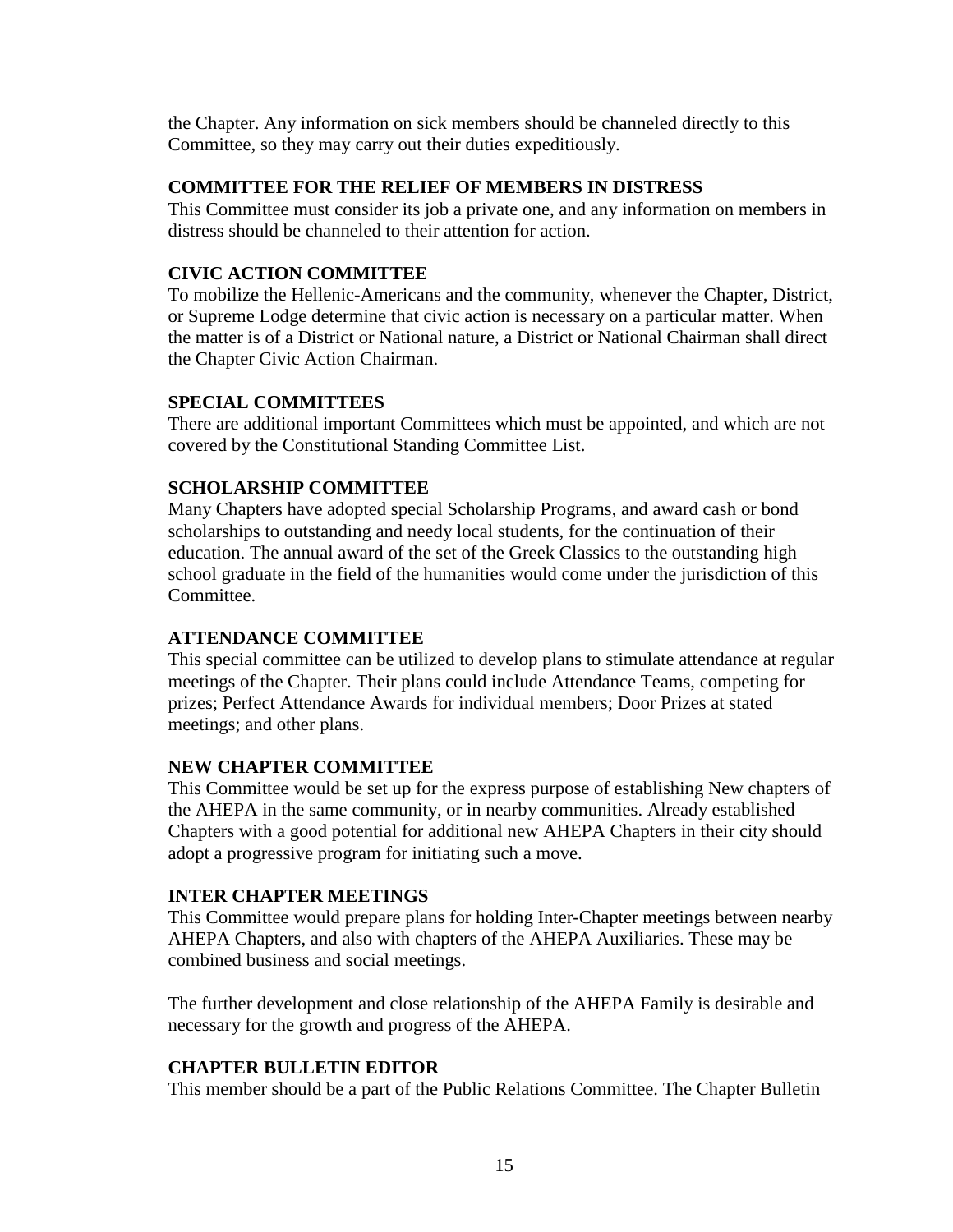keeps members informed on programs, past and future; and with all activities of the chapter, the district, and nationally. The Bulletin should contain the list of Committees, dates of meetings, and agenda for the next meeting.

### **RECEPTION COMMITTEE**

To greet all members at your meetings; to welcome guests and speakers; to welcome District and Supreme Lodge visitors upon arrival in the city, and to the Chapter room.

### **ATHLETICS COMMITTEE**

To assist your Chapter Athletic Advisor in his duties and to help carry out a complete sports Program.

The size and number of Committees is usually determined by the size of your Chapter. You must constantly bear in mind that the life-blood of your Chapter is the activity and interest of ALL your membership, and that ALL your membership must be given the opportunity to take part in Chapter Programs.

An AHEPA Chapter consists of members of ALL ages. Younger members have different interests and different viewpoints than your elderly members. These points must be kept in mind in making committee appointments and planning the work of the various committees.

Other special committees will be appointed for some special project - your annual dance, dinner dance, or banquet, will consist of a Special Committee for that one event. The same may be true of other projects.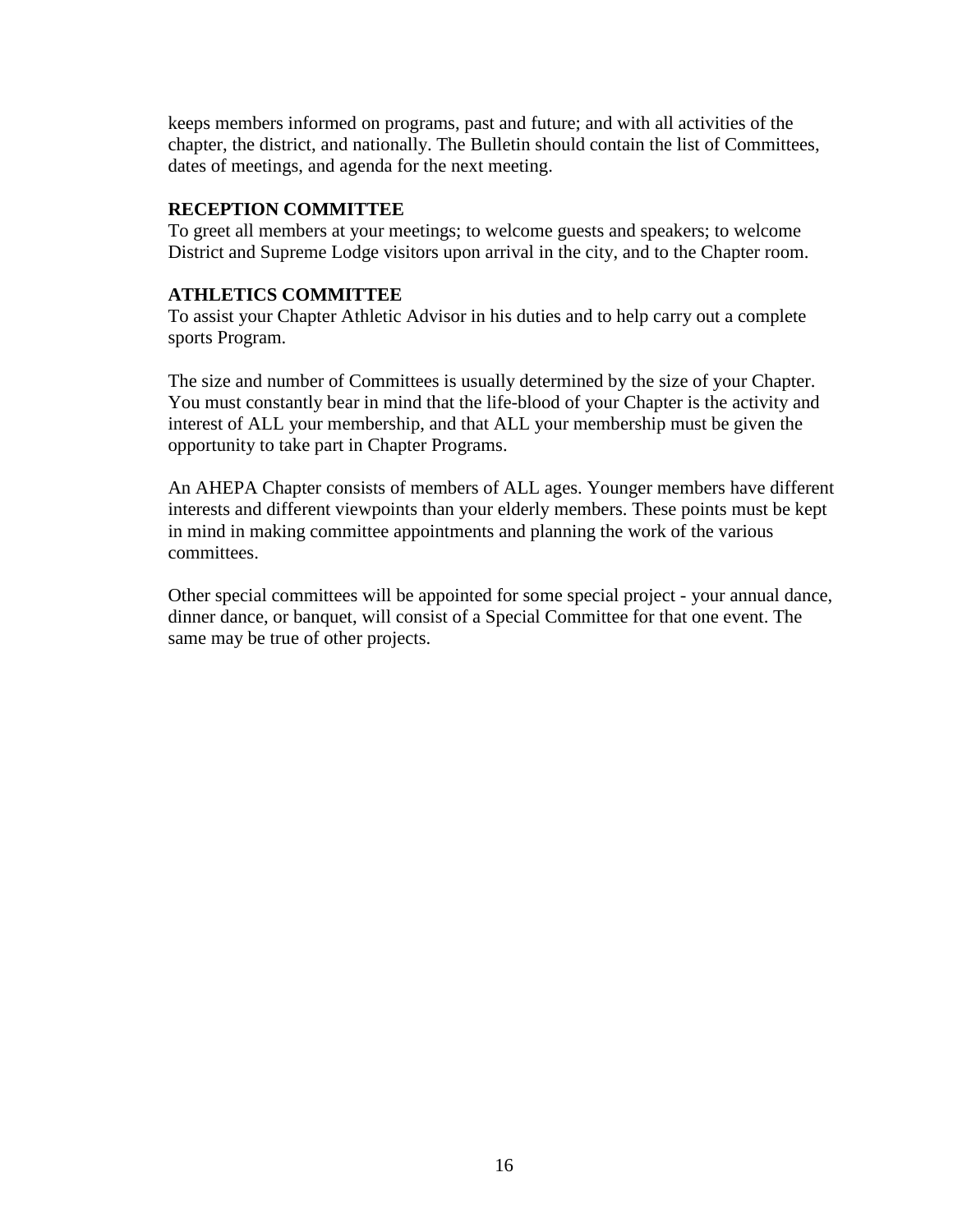## **CHAPTER MEMBERSHIP DUES**

Each chapter shall have power to assess its membership regular dues at its discretion. Such dues shall be payable in advance annually.

As Chapter Secretary it is your responsibility to collect these funds and remit the Per Capita Tax portion to Headquarters as soon as you receive it.

- **I. Chapter Statements**  It is imperative that you mail statements to your chapter members before the first of the year and monthly thereafter. Upon receipt of your members' dues you should do the following:
	- a. Issue a Chapter Receipt
	- b. Mail the member's Per Capita Tax to AHEPA
	- c. Go online and make payment
- **II. How Can Headquarters Help?** AHEPA Headquarters can offer you the following:
	- a. Updated Rosters
	- b. Chapter Billing
		- (both rosters and billing can be downloaded online)
- **III. District Assessment** Some Districts assesses their chapters. Mail District assessments to your district Secretary or to the person designated by your District Governor!

#### IV. **Penalties for Neglecting to Pay Dues**

Delinquent members, over six (6) months shall be allowed to attend meetings but shall not have the right to speak or vote.

A member who is as long as **eleven (11) months** in arrears shall be listed as being in bad standing. If he does not pay his dues within thirty (30) days after notification, he shall be considered suspended.

If Headquarters does not receive the Member's Per Capita Tax for **twelve consecutive months,** he shall be considered ipso facto suspended with the lapse of the rights and privileges of a member in good standing.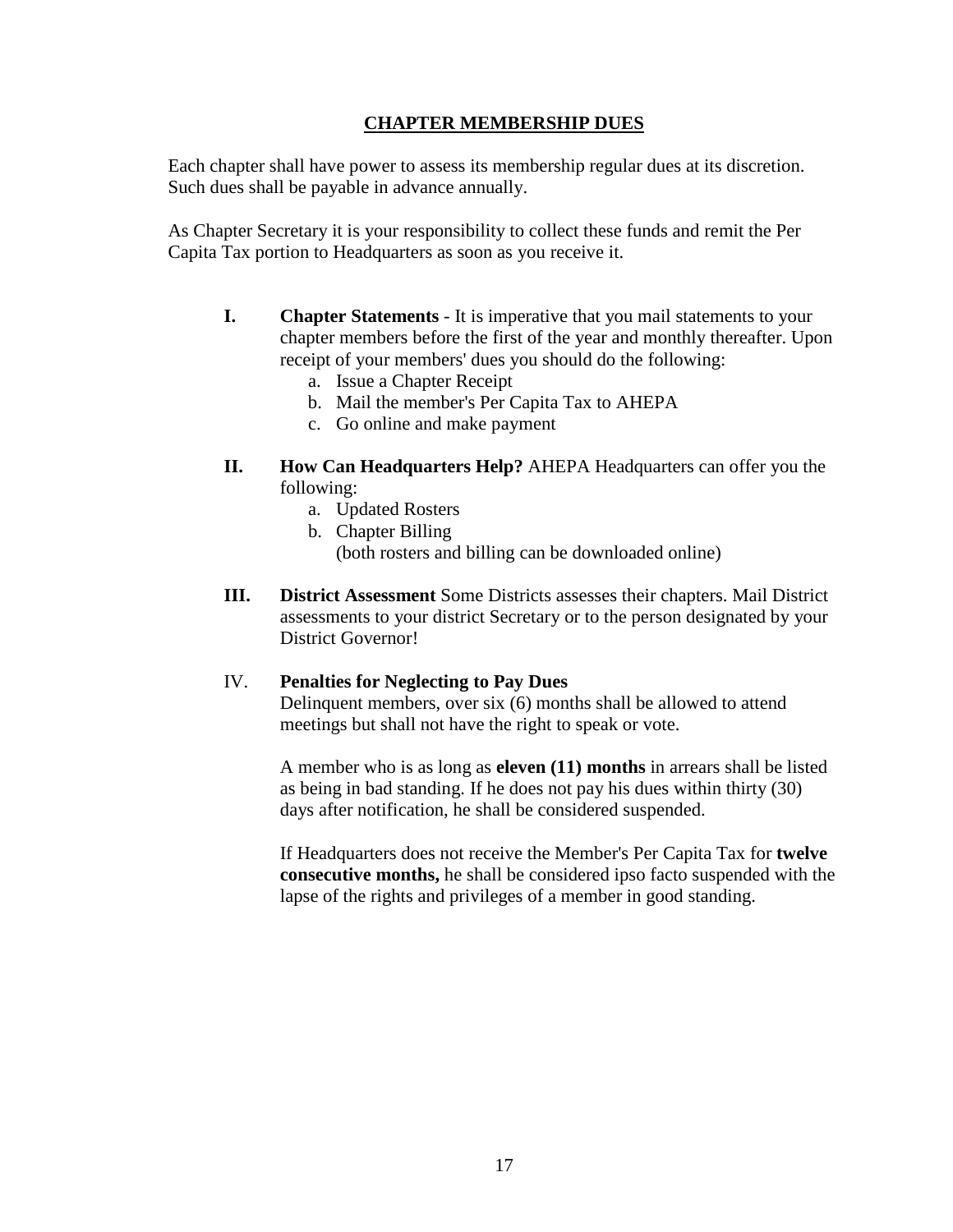### **ORGANIZATION OF NEW CHAPTERS**

The formation of new chapters is a priority if the AHEPA is to continue to grow.

To start a new chapter, the following requirements as outlined in Article VIII of the AHEPA Constitution must be met. We have itemized the procedures necessary:

1. A petition for a chapter shall be signed by ten (10) new or reinstating members who have been suspended for non-payment of dues and members who are residents of the city in which the Chapter is sought to be established for a minimum of two (2) years and wish to transfer to the new chapter, who subscribe to the objects and principles set forth in Article 2 and meet the requirements of membership in Article V of the Constitution. The petition shall be addressed to the Supreme Lodge and the Governor of the District in which the Chapter is sought to be established provided that the District Lodge has approved the petition by a majority thereof. Further, the Chapter shall show the reinstated and transfer members as Founders, the new members as Charter Members and they shall receive the same type and recognition, dignity and respect as those who establish the Chapter.

#### **APPLICATIONS**

All new applications must be complete, as must all reinstatement and transfer applications. They must show the member's national serial number. If a member reinstates and transfers **BOTH** applications are necessary. **Petitions will not be considered, unless these requirements are met.**

#### **FEES**

The following fees must accompany the petition for a new Chapter.

▶ New, Reinstated or Transfer Member: \$45.00/Current Year Fee

Chapter Number Issued by AHEPA Headquarters upon approval of the petition by the Supreme Lodge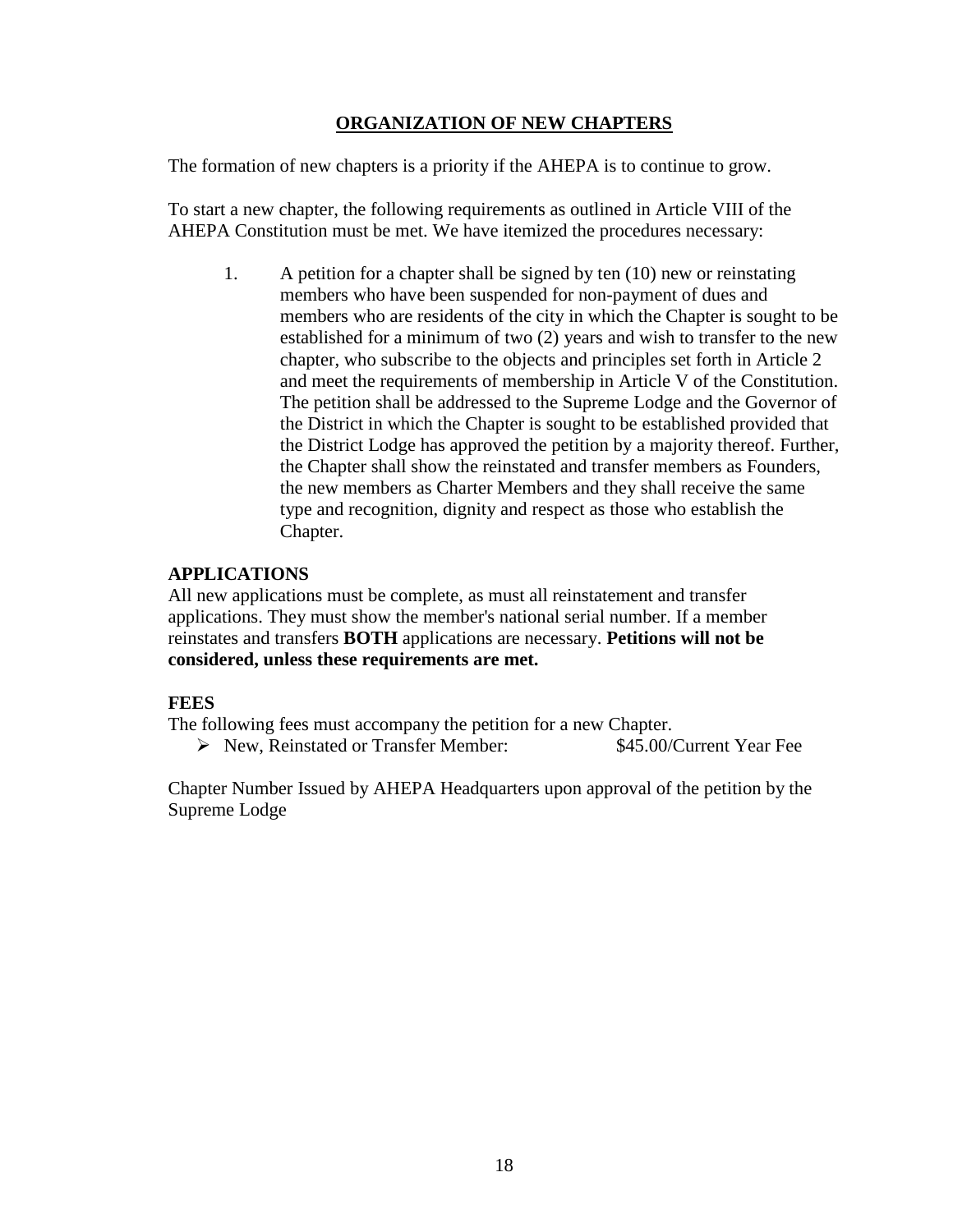## **CHAPTER BILLINGS and REMITTANCE FORM CHAPTER FILE**

AHEPA Headquarters mails each Chapter, a Chapter Bill and Remittance Form. AHEPA mails the bills depending on the chapter's payment activity. The chapter's billing statement can also be downloaded online.

The Chapter Bill must be used when remitting all Per Capita Tax. If the Remittance Form is not used and we cannot understand your remittance, it will be returned to the Chapter Secretary.

The form is broken down as follows:

- 1. Chapter Number/Name
- 2. Run Off Date
- 3. Full Name of Member
- 4. Date Paid Through
- 5. Total Per Capita Tax Due
- 6. National Serial Number

**New Members**- On the bottom of the page, please fill in the number of new members. Ex: Remittance covers 10 new members in the amount of \$450.00. This covers the Per Capita Tax of \$45.00 for each member for the current year.

**National Serial Number**- this is very important. This number must appear when a member reinstates or transfers into your chapter. They cannot be placed in the computer without this number.

**Corrections and Deletions**- If a member has moved or passed away, cross out his name and make a notation so that we can remove him from our active file. Correct all spelling errors on the form itself.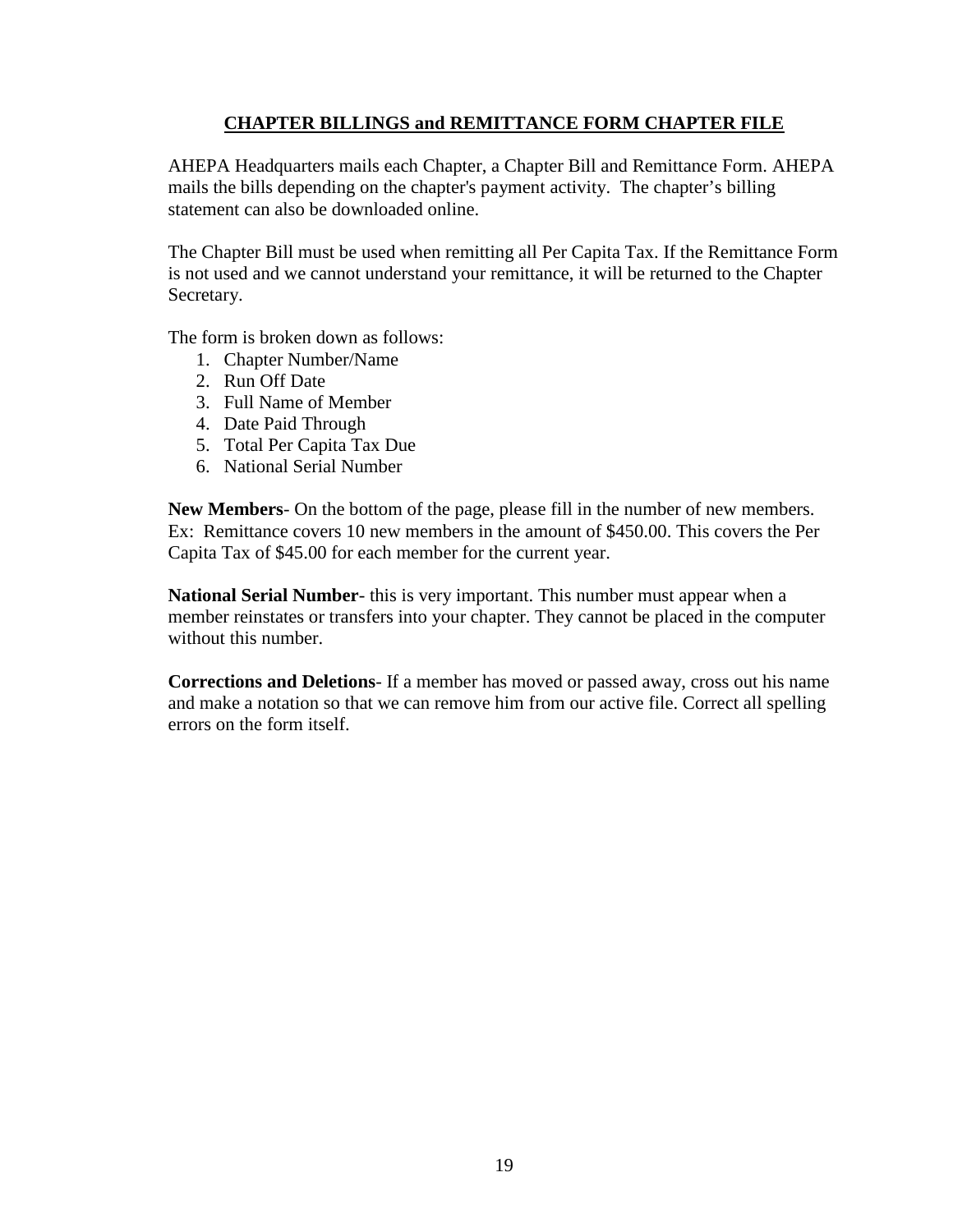## **REINSTATEMENT OF MEMBERS**

### I. **Reinstatement**

- A. Any member who has been suspended solely for the non-payment of dues shall be reinstated upon the payment of the current year's dues.
- B. All applications for reinstatement shall be circulated to the entire membership of the Chapter in good standing.
- C. Any member who has been suspended solely for non-payment of dues for no more than three years shall have the right of being reinstated for the current year **OR** make payment of all dues in arrears.

#### **II. Reinstatement From Another Chapter**

A. Any member who has been suspended for non-payment of chapter dues, and who has moved from the city where his Chapter is located, may apply for reinstatement and transfer to the chapter in the city where he now resides. Paying existing fees to the Chapter to which he desires to transfer, plus the required reinstatement and transfer fees can reinstate such member.

#### **III. Application and Fees**

- A. A reinstatement application must accompany all requests. The application must be complete and must include the member's national serial number along with the proper current year Per Capita Tax  $($ \$45.00).
- B. Any member reinstated after January 1, 1970, regardless of age, shall not be eligible for the benefits of the Emergency Fund.
- C. Reinstatement is covered under the AHEPA Constitution and By Laws.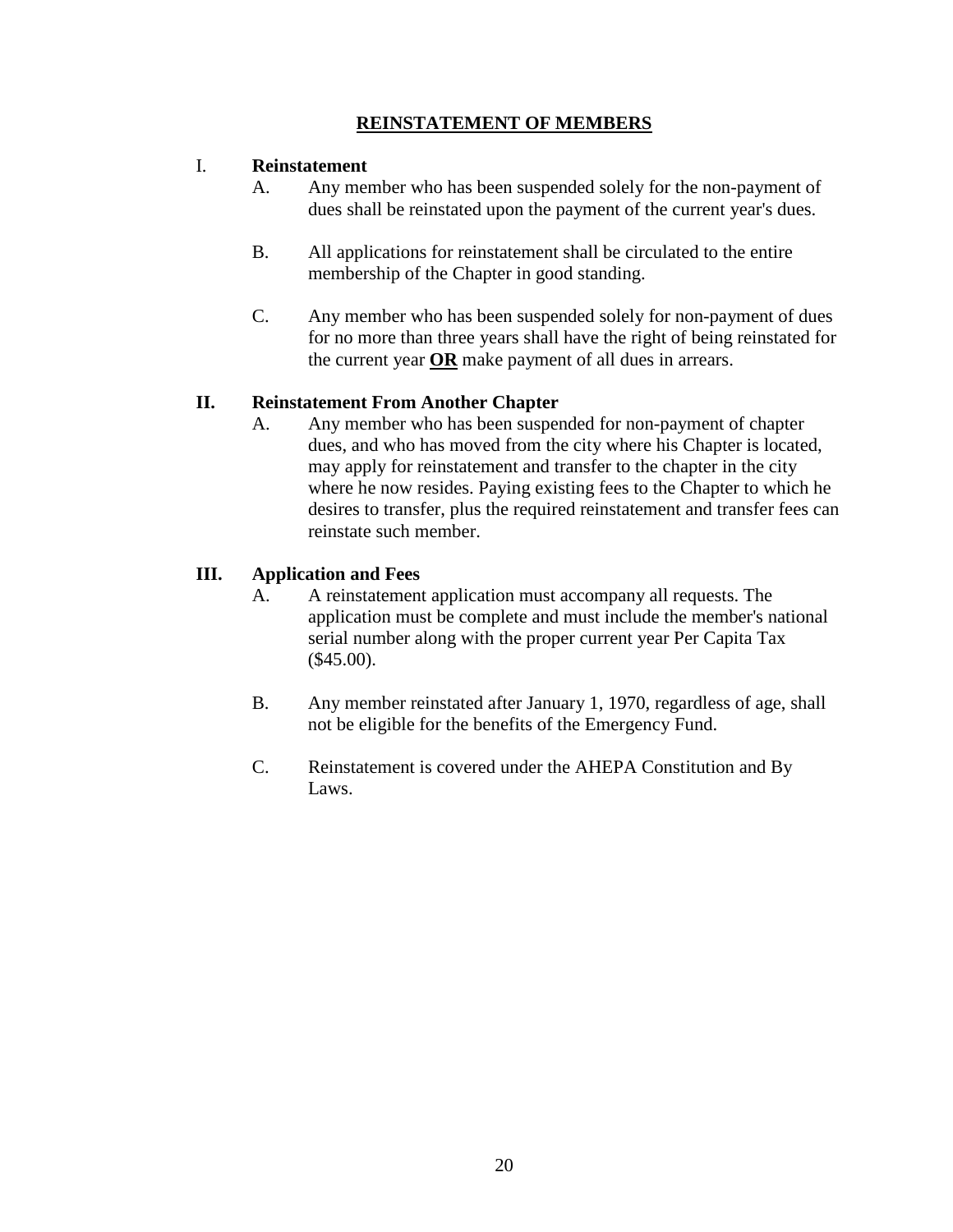## **TRANSFER OF MEMBERS**

Any member who is in good standing and whose current dues have been paid is eligible for transfer from one chapter to another.

A transfer may be affected as follows:

- 1. The member seeking transfer shall file an application in writing with the Secretary of the Chapter to which he desires to transfer.
- 2. The application shall be accompanied by current dues, if not already paid to the old chapter. Members suspended for non-payment of chapter dues must reinstate and transfer into the new chapter either by the reinstatement process as set forth in the Constitution, or by full payment of all back-chapter dues to the new chapter.
- 3. The Secretary of the Chapter receiving a member by transfer shall, in writing, so notify the Supreme Lodge.
- 4. A transfer shall be approved by a majority vote at any regular meeting of the Chapter to which the transfer is sought.
- 5. Any member may transfer to another chapter, even within the same city, except that no member may transfer more than once within a two-year period unless he has moved his place of residence to another city.

#### **FEE**

Remit only \$45.00, the current year Per Capita Tax to Headquarters

#### **NOTE:**

- a. The member's national serial number must be written on the transfer application.
- b. A chapter that accepts a transfer member must send a copy of the transfer application to the member's old chapter.
- c. Headquarters will also notify the old chapter of the transfer.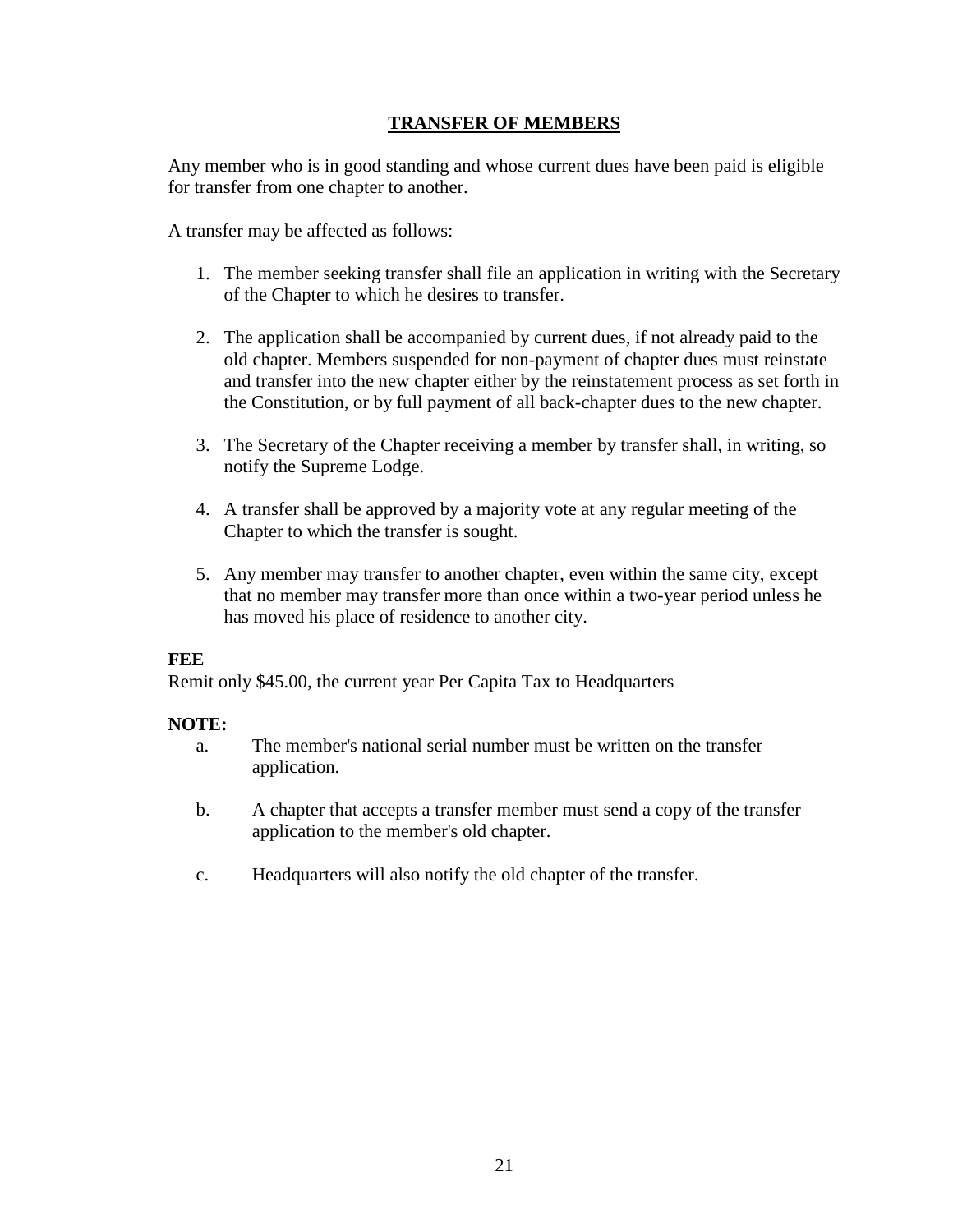## **FEES**

## **APPLICATIONS**

Any person seeking membership in this Order, shall fill out, sign and file with the' Secretary of the Chapter that he desires to join, the required application for membership. His application shall be endorsed by one or two members of the Order in good standing and shall be accompanied with the required initiation fee.

Upon completion of the applications all requirements outlined in the AHEPA Constitution and By Laws must be **followed** where necessary.

- 1. When completing the application, please print or type, in order that the information can be transferred into the computer. Address including the zip code is important as is the date of birth and **initiation date**.
- 2. Make a Xerox copy of all applications for your files.
- 3. All applications received by AHEPA become a permanent part of your Chapter records.
- 4. Before applications are mailed to AHEPA the following requirements must be met:
	- a. Every candidate, for membership, whose application has been duly accepted, must be initiated.
	- b. Current year fees to be mailed with application to AHEPA
- 5. New Member
	- \$45.00 Per Capita Tax
- 6. Sons of Pericles
	- a. Members of the Sons of Pericles who are duly **initiated** into the AHEPA at age 18 will be required to pay an AHEPA per capita tax.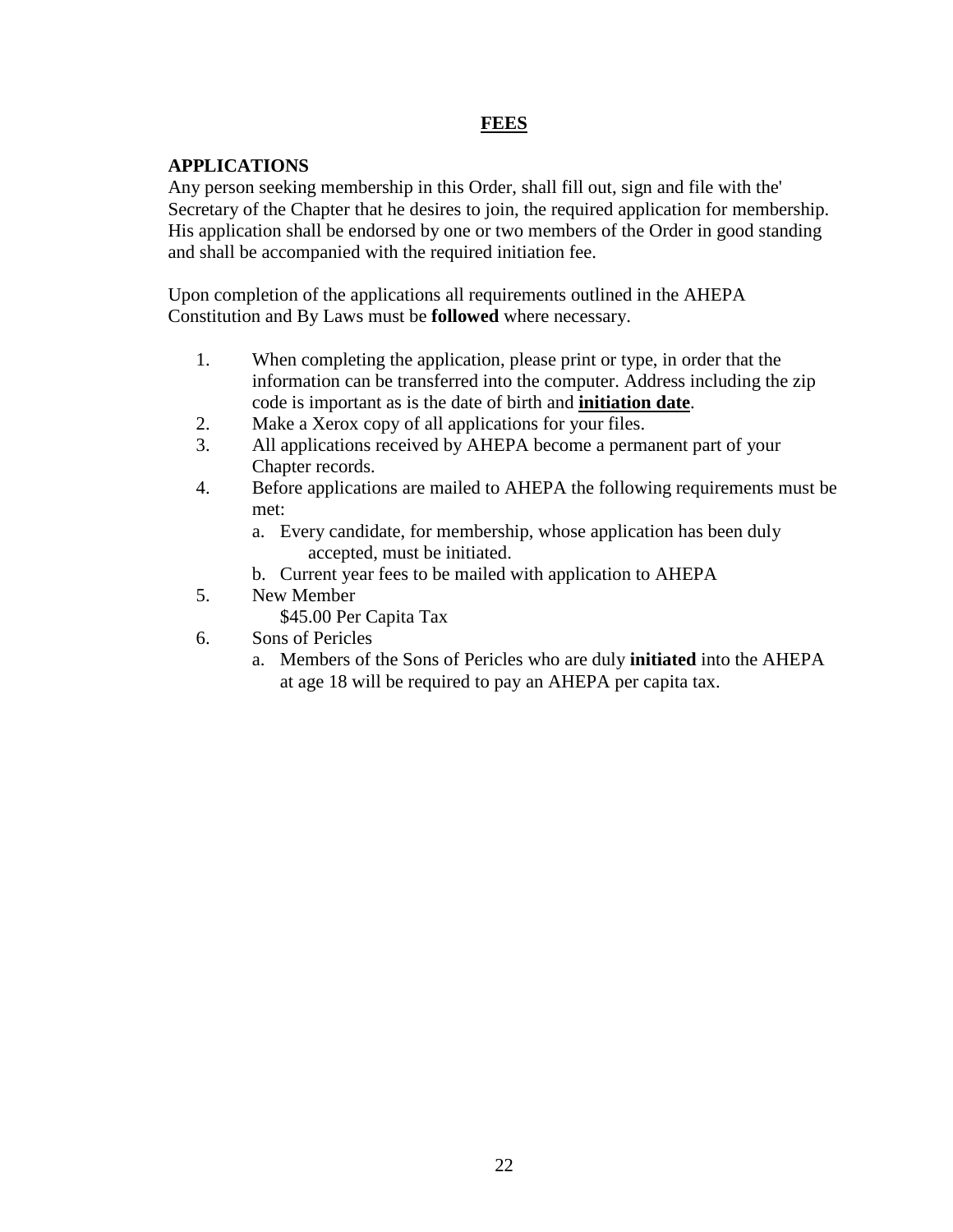# **PER CAPITA TAX**

As outlined in the AHEPA Constitution and By Laws, each chapter must remit the required per capita tax per member each year to AHEPA Headquarters.

The legislation passed, reads as follows:

All Chapters must remit Per Capita Tax promptly.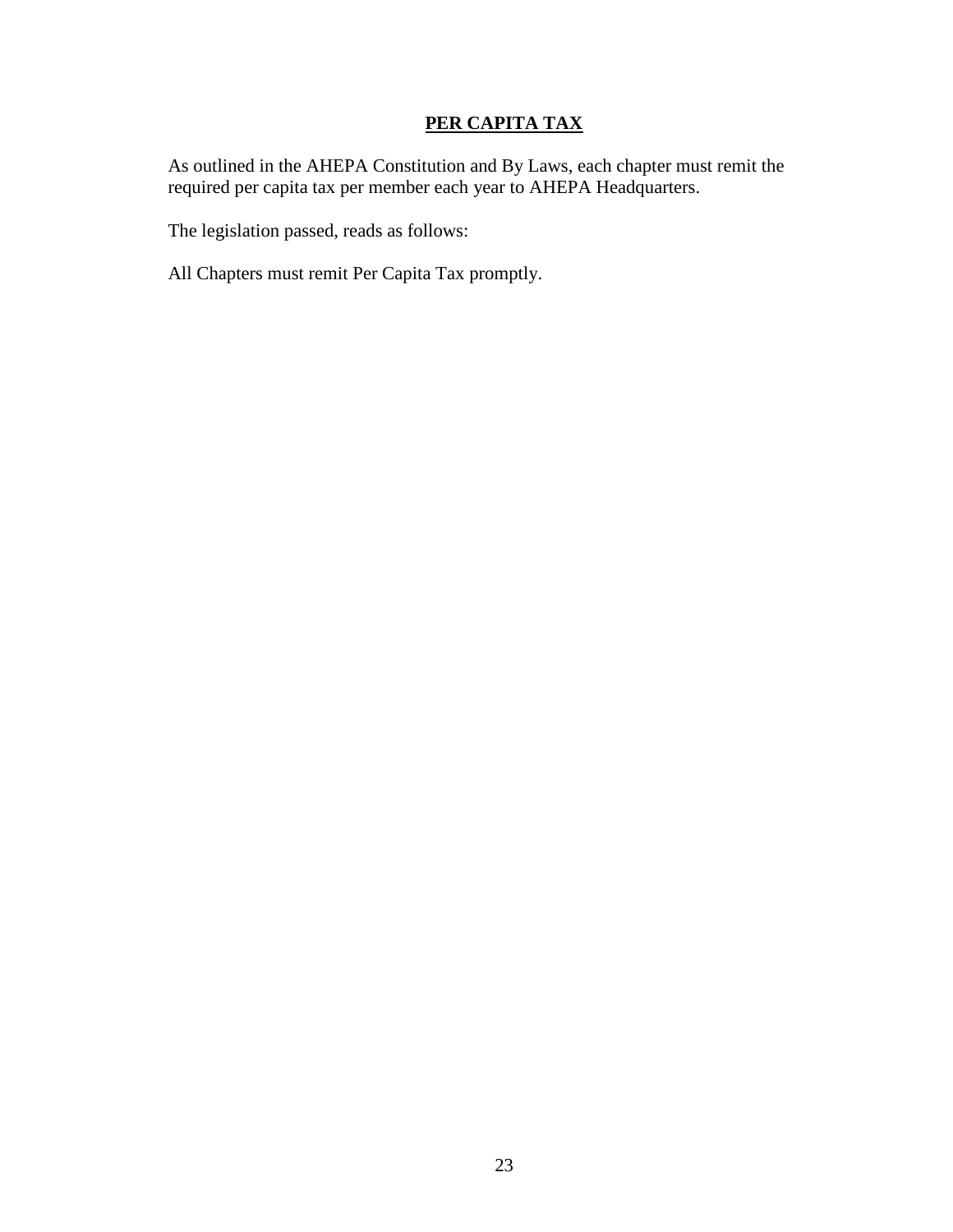#### **AHEPA SERVICE PINS**

Our Supplier Awards Unlimited has the following AHEPA service pins available for presentation to those brothers who qualify: 5-year pin; 10-year pin; 25-year pin; 35-year pin; 40-year pin; 45-year pin; 50-year. Please visit www.awardsunlimited.com or call them toll free (800) 950-3553. For 60yrs to 75yrs please call Headquarters to order.

In order to receive the service pins, members must have been in good standing (dues paying members) for the following number of years:

05-09 years of active service 5-year pin 10-24 years of active service 10-year pin 25-34 years of active service 25-year pin 35-39 years of active service 35-year pin 40-44 years of active service 40-year pin 45-49 years of active service 45-year pin 50-59 years of active service 50-year pin 60-75 years of active service 60- 75-year pin

## **ELIGIBILITY**

Eligibility is based upon the total number of years of membership in good standing. Only those years in which the member has paid his Chapter Dues will be counted for eligibility. Years during which a member was delinquent will not be counted.

#### **HOW TO DETERMINE WHO QUALIFIES**

We have revised our service pin procedure to better serve the Chapter and the following is the procedure that will be used, effective immediately.

When you request a list of those eligible for service pins, Headquarters will mail you a complete printout if pins were previously presented, do not order them again. Your Chapter Roster lists the years of service for each member in your Chapter. Simply order pins for those who qualify using the chart above as your guideline.

All years of service shown are those years for which we received per capita tax. All problem cases will be handled on an individual basis.

#### **LIFE MEMBERSHIP**

Life membership is attained when a member has paid his dues for fifty (50) years.

All Life Members are notified by AHEPA Headquarters of their eligibility directly and are mailed a Life Membership Card. The Chapter must purchase the 50-year pin and present it to the member at a designated event.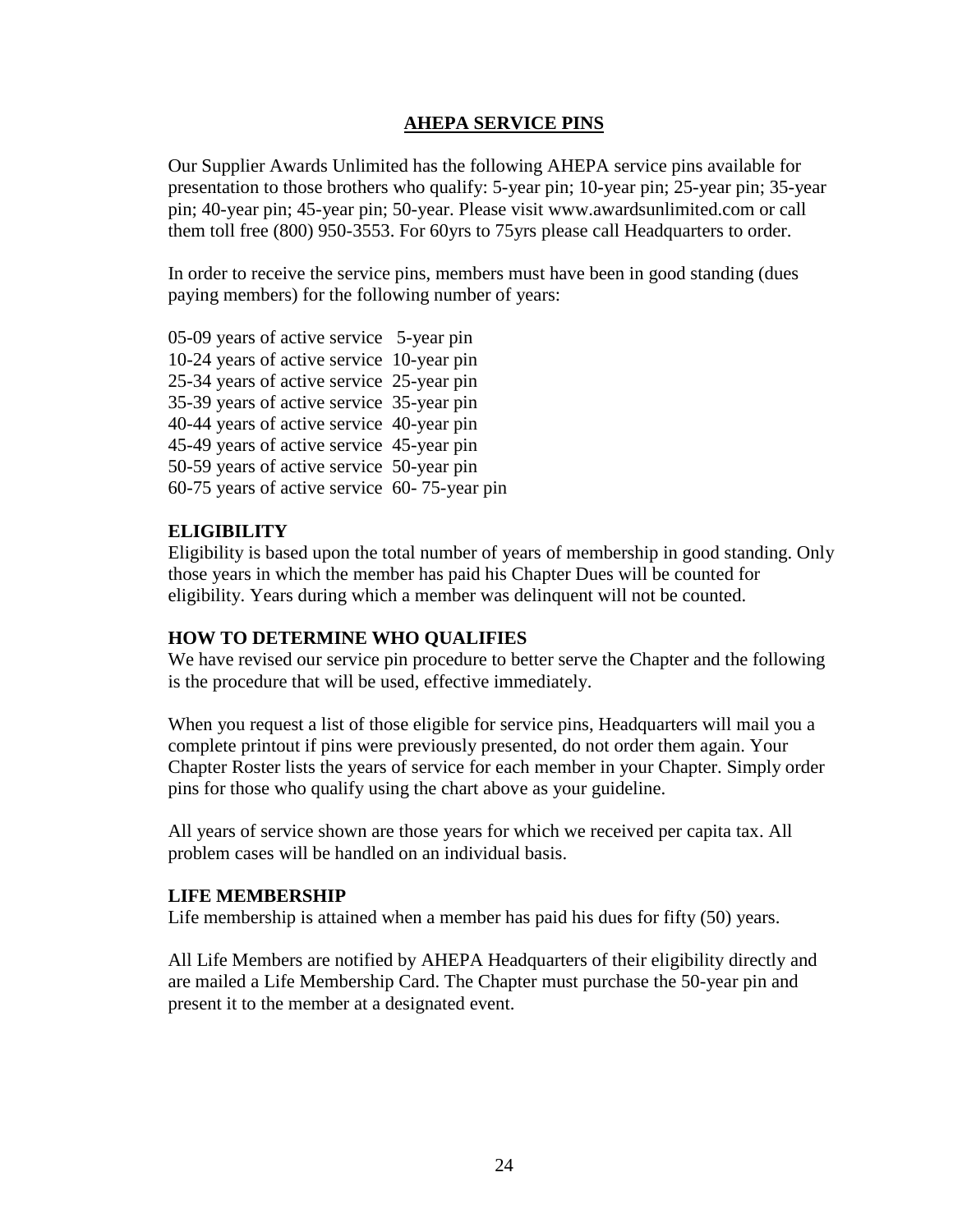## **AHEPA EMERGENCY FUND ELIGIBILITY**

The AHEPA Emergency Fund has been in effect since 1937 and offers qualified AHEPAns' survivors a small Death Benefit sum ranging from \$100.00min to \$200.00max.

Any member initiated or reinstated after January 1,1970, regardless of age, shall not be eligible for the benefits of the Emergency Fund.

In order to qualify one of the following criteria must be met.

- 1. All members who were initiated or reinstated prior to January 1,1942, and who keep themselves continuously in good standing with their chapter and with headquarters are entitled to the full amount of the benefit (\$200.00) with noted exceptions:
	- a. Members who at the time of their initiation have reached their  $60<sup>th</sup>$ birthday will not be entitled to the death benefit.
	- b. Members who at the time of their reinstatement have reached their  $60<sup>th</sup>$ birthday will not be entitled to the death benefit.
- 2. Members initiated or reinstated after December 31, 1941, and less than 60 years of age, who kept themselves continuously in good standing with their chapter and headquarters, will be entitled to a death benefit amount will depend upon the member's exact age of initiation or reinstatement, as cited below:
- 3. New and reinstated members will be eligible to the death benefit after twelve (12) months elapsed form the date they were initiated or reinstated.
- 4. Members who at the time of their death are in arrears in the payment of their dues for six (6) months or longer will not be entitled to the death benefit.
	- a. When members are fifty (50) years of age but have not reached their fiftieth (50) birthday at the time of their initiation or reinstatement, they will be entitled to a death benefit of one hundred fifty (150.00) dollars.
	- b. When members are forty (40) years of age at the time of reinstatement or initiation, they will be entitled to a death benefit of one hundred and fifty dollars (\$150.00).
	- c. When members are below forty (40) years of age at the time of their initiation or reinstatement, they will be entitled to the full two hundred (200.00) death benefit.

## **How To Apply**

The Chapter Secretary must complete the following and remit to headquarters immediate:

1. A certified copy of the deceased death certificate.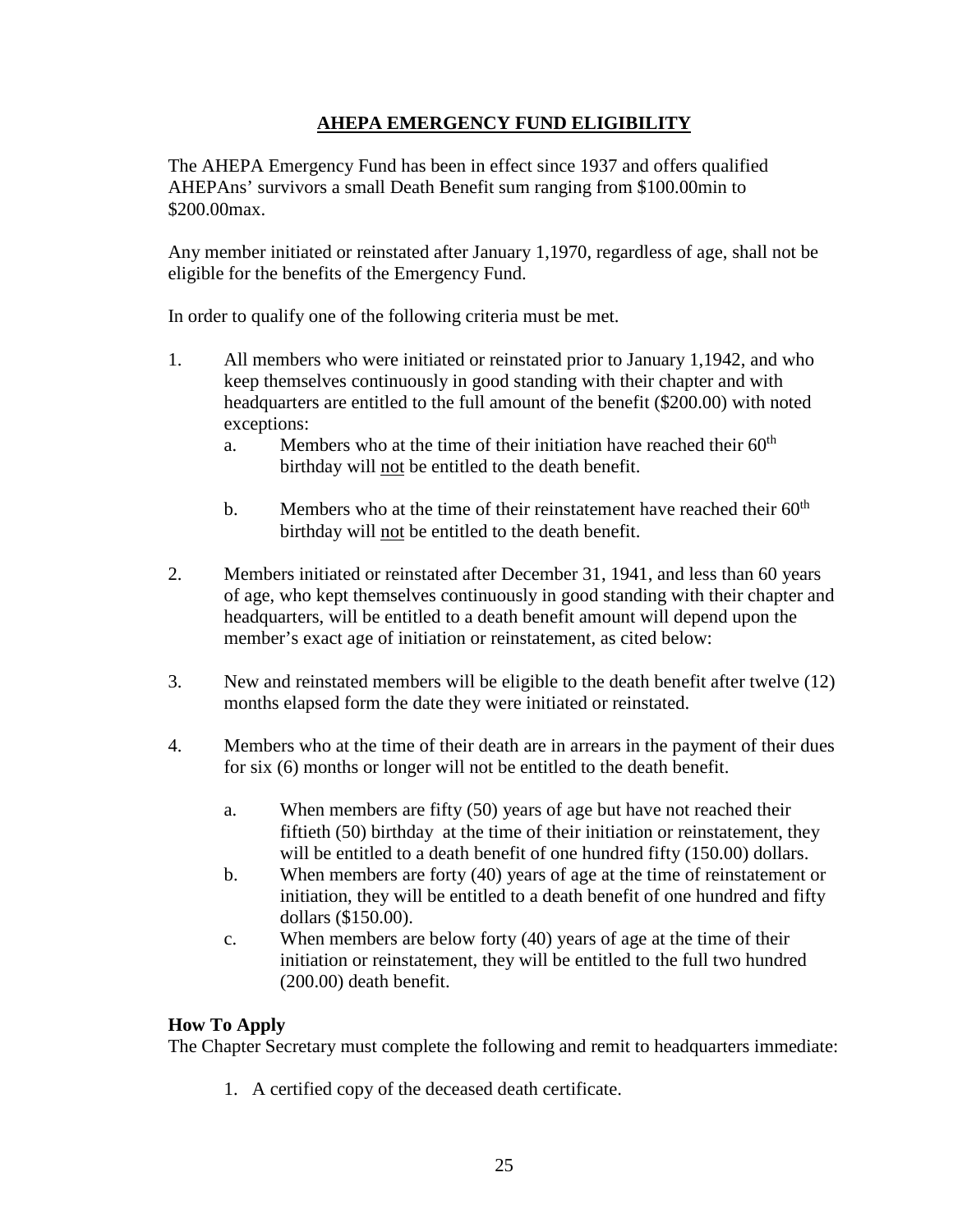2. A completed claim form (available from headquarters, please include name and mailing address of the chapter secretary filling form out).

### **Checks**

All checks are mailed directly to the designated beneficiary. If no beneficiary is named, the check is made payable to the Estate of the beneficiary. A copy of the letter is sent to the chapter secretary. Please note the deceased bothers' per capita tax must also be paid and up to date to qualify.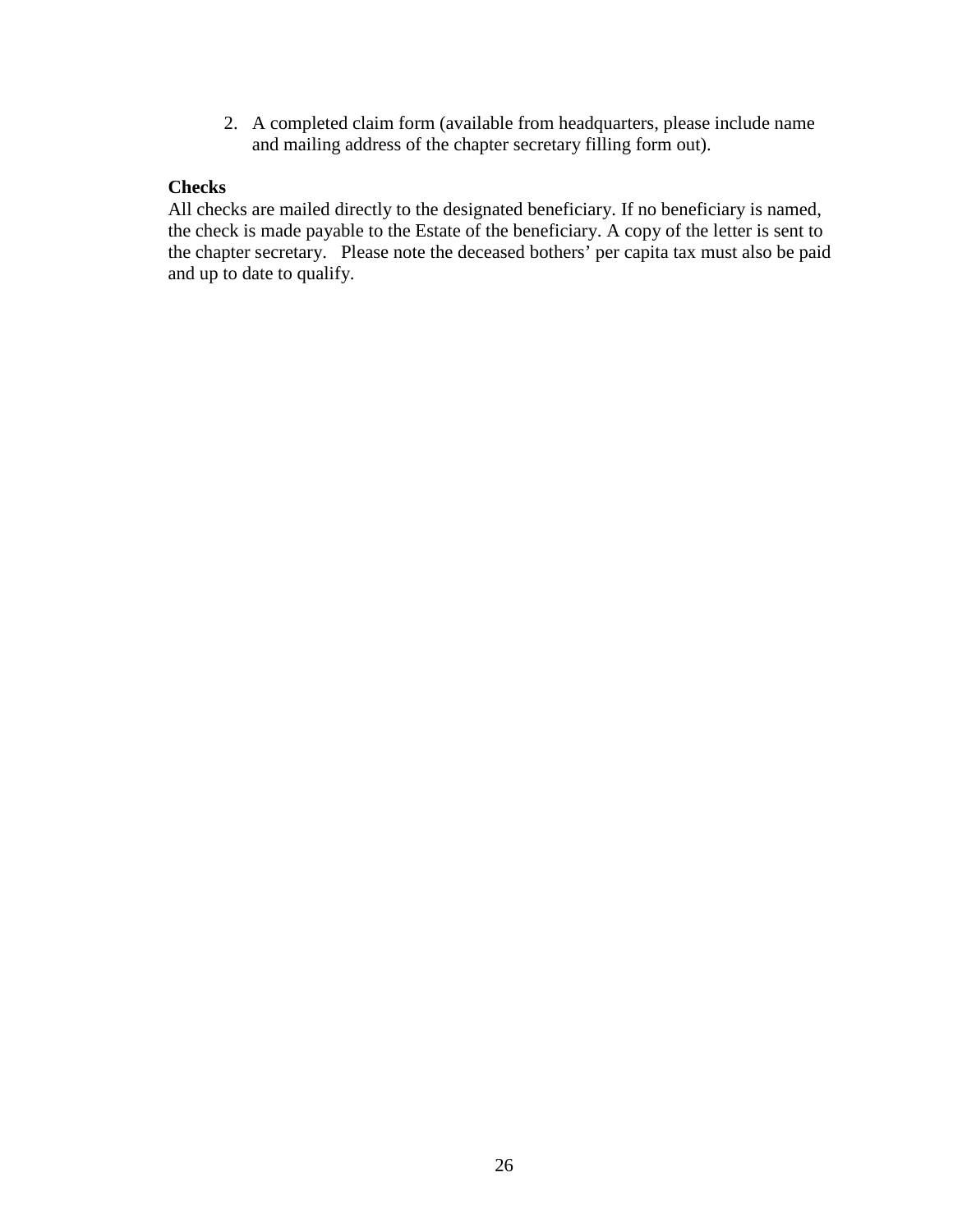### **AHEPA MEMBERSHIP CARD**

The AHEPA membership card is a form of identification, which should be carried by all paid members to show that they are members in good standing of the Order of AHEPA.

Beginning in 1981 the AHEPA started issuing **permanent membership cards** to all those members who are fully paid up.

Either the chapter secretary or a member should use the **National Serial** number on the card in all correspondence to Headquarters.

**When a Member Pays His Dues**, the Chapter Secretary should issue a chapter receipt and distribute the cards received from headquarters.

**A Chapter Receipt** should be issued to everyone who pays his dues for it is the only item he will be receiving as proof of payment.

**New Members** The Chapter should distribute the membership cards and certificates as received from headquarters.

**Life Membership Card** *is only issued once* and sent to the member along with a certificate and letter from the Supreme President. Life membership cards will not be sent to the Secretary annually.

**All Reinstated Members** membership cards should be distributed to to members once received from headquarters.

**If a Member Loses His Card**, we will replace it upon written notice to Headquarters at the replacement fee of \$5.00.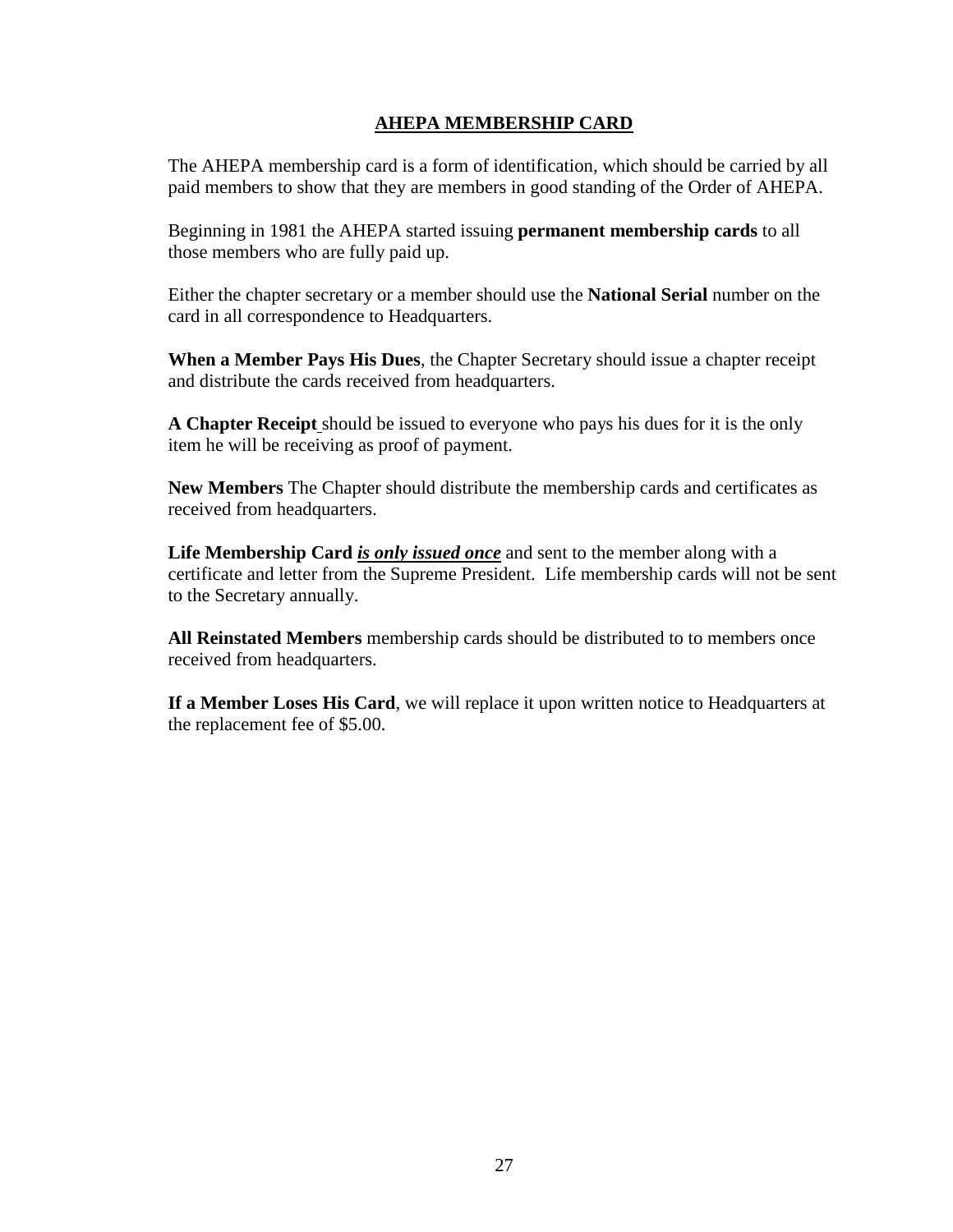#### **CHAPTER PROJECTS**

AHEPA is only as strong as its chapters, and as Chapter officers it is your responsibility to provide a strong chapter program. Listed are some suggestions you may wish to consider.

- 1. Las Vegas Night It is fun, inexpensive and profitable.
- 2. Sponsor a dinner for local high school graduates.
- 3. Sponsor a Chapter New Year's Eve party.
- 4. Hold a dinner each year on the day your Chapter was chartered and honor all Charter members in your Chapter.
- 5. Donate a set of Encyclopedias and the Greek Classics to your Church library.
- 6. Sponsor a Communion Breakfast.
- 7. Support the Modern Greek Studies Program at your local University.
- 8. Sponsor an Easter Egg Hunt for the children of your community.
- 9. Hold a "Bingo" party once a month.
- 10. Consider chapter dances for the following:
- 11. Valentine Day Dance
- 12. Apokreatiko Glendi
- 13. Christmas Ball
- 14. Present the AHEPA Periclean Award to your Mayor at a formal dinner.
- 15. Honor your local "Ahepan of the Year".
- 16. Work with the local Blood Mobile.
- 17. Start actively looking for an AHEPA Home.
- 18. Hold periodic AHEPA Family pot-luck dinners.
- 19. Conduct a Chapter raffle once a year as a fundraiser.
- 20. Hold a 50-50 raffle at all chapter meetings.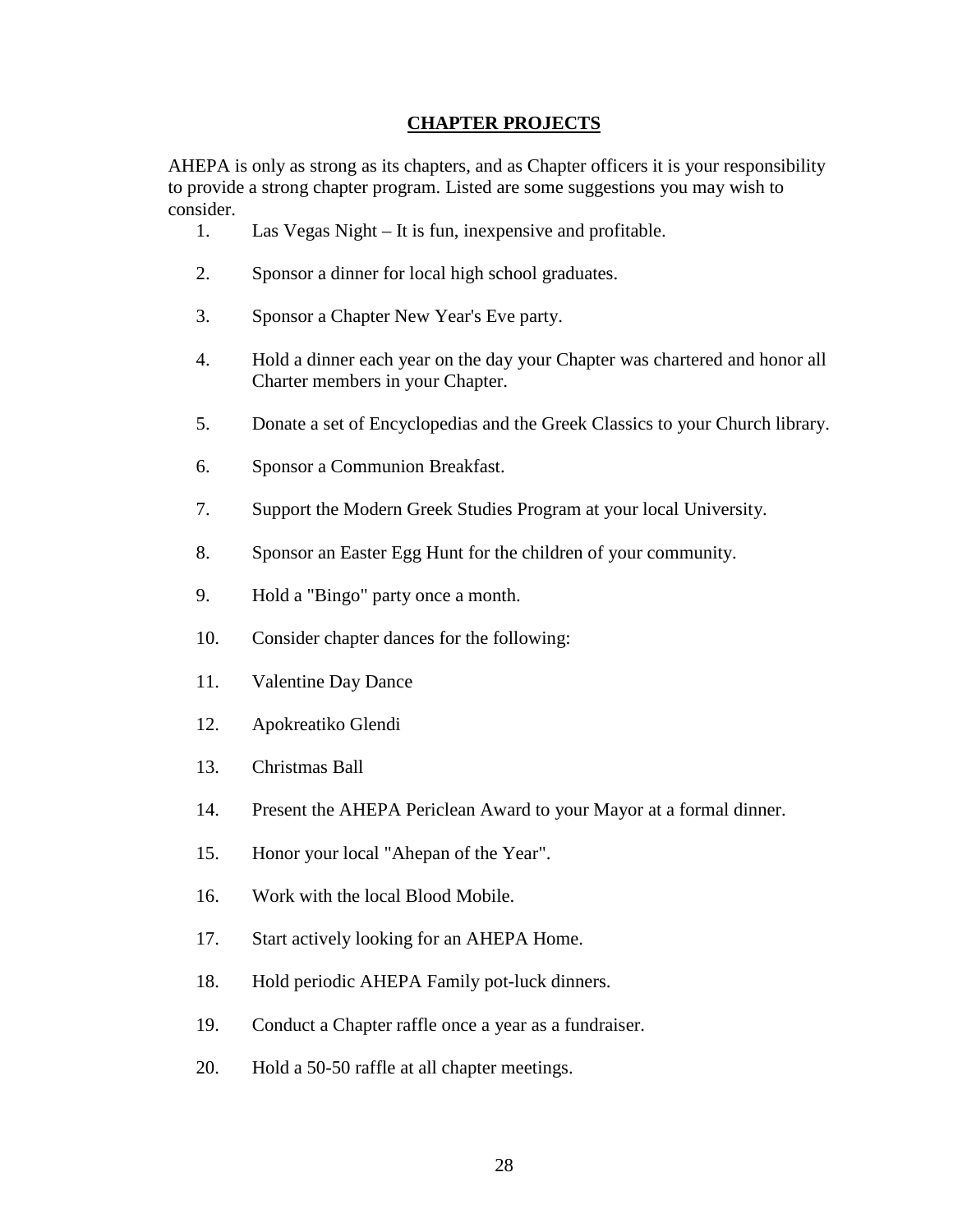- 21. Have an interesting speaker at all your meetings.
- 22. Solicit funds for your local Heart Fund.
- 23. Purchase new robes for the Altar Boys of your Church.
- 24. Work with local Historical Society to compile a history of the Greeks in your community.
- 25. Hold a Father-Son Dinner.
- 26. Rent a bus and bring the youth of your community for a tour of our Nation's Capital.
- 27. Present community service awards.
- 28. Host a special AHEPA Family Christmas Party or one for the community where you have a Santa and distribute grab bag gifts.
- 29. Purchase flowers for your Church to be used during the Holiday Season.
- 30. Visit the older members of your community and deliver fruit baskets on Christmas as well as ham/turkey, especially for those in nursing homes.
- 31. Contribute to your local community "Toy Fund" or Christmas Fund. Your chapter contributions will be greatly appreciated.
- 32. Present a long stemmed rose or flower to each mother during or after Church on Mother's Day.
- 33. Celebrate AHEPA Day.
- 34. On Memorial Day place a small wreath and/or American flag on the graves of all our departed brothers at your local cemetery. On the Sunday preceding Memorial Day have a special memorial service in Church.
- 35. Sponsor a scholarship dinner for the community where you can present the AHEPA Greek School Certificate and Medal with other Chapter scholarships.
- 36. Host a Chapter picnic for the AHEPA Family.
- 37. On the Sunday immediately preceding or following the  $4<sup>th</sup>$  day of July, sponsor an oratorical contest in the community.
- 38. Sponsor a float in your local  $4<sup>th</sup>$  of July Parade.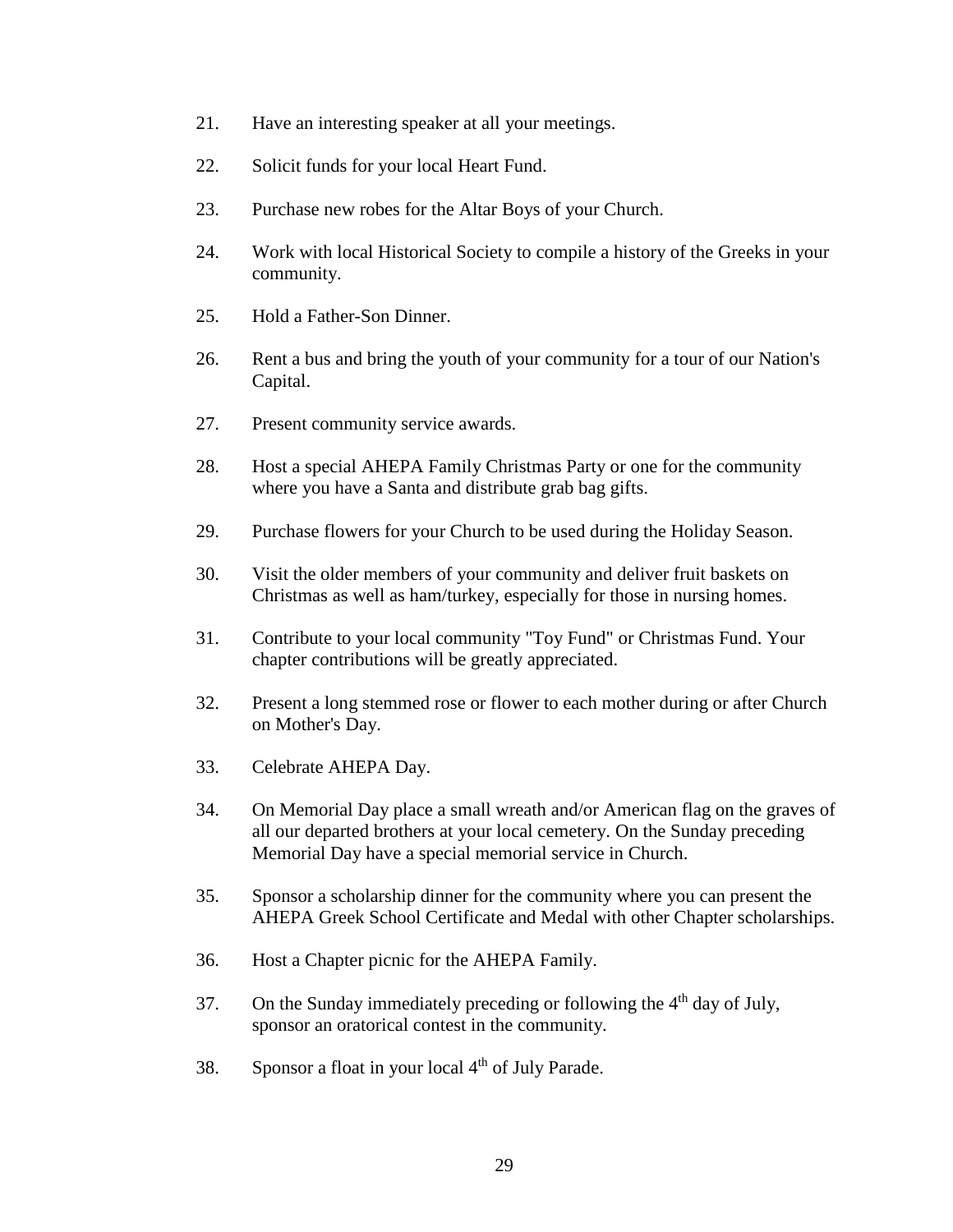- 39. Hold a meeting with the presidents of the AHEPA Family and schedule your year's activities in advance. Notify the Church Board in order that all community activities can be coordinated.
- 40. Install your new officers at a public installation and include the entire AHEPA Family. Invite District and Supreme Lodge officers.
- 41. Schedule a small dinner meeting for the AHEPA Family "Dutch Treat" and honor the immediate past president of your Chapter. Present him with a plaque and Past Chapter President pin.
- 42. Check with your local Board of Electors and plan a Voter Registration Drive.
- 43. Host a fundraiser for your local Congressman. Write Headquarters for additional information.
- 44. Show a Greek movie at Church. Serve coffee/pastry. This entails little cost and serves the community.
- 45. With Election Day coming, sponsor a Candidates Forum where candidates seeking office can address those present on issues of mutual concern. Let the candidates know that the Greek community is active and interested.
- 46. Decorate the Church hall and host an old fashioned Halloween Party for the children of the community. Make it mandatory that everyone wears a costume. It's safer than having the children on the streets and the parents will appreciate it.
- 47. Hold your chapter meeting at a local restaurant (inexpensive) and host those members of your Chapter who served in our Armed Forces for Veterans Day.
- 48. Donate food and warm clothing to those in need.
- 49. Donate books of interest to your local library.
- 50. Support your local symphony and art center.
- 51. Sponsor and coordinate a "Hellenic Week" for your community.
- 52. On a Saturday, paint your park benches.
- 53. Visit the children's ward of your local children's hospital on a regular basis and donate small gifts.
- 54. Volunteer to work with your local Drug Abuse/Alcohol Abuse Program. Schedule an official to speak to your Chapter.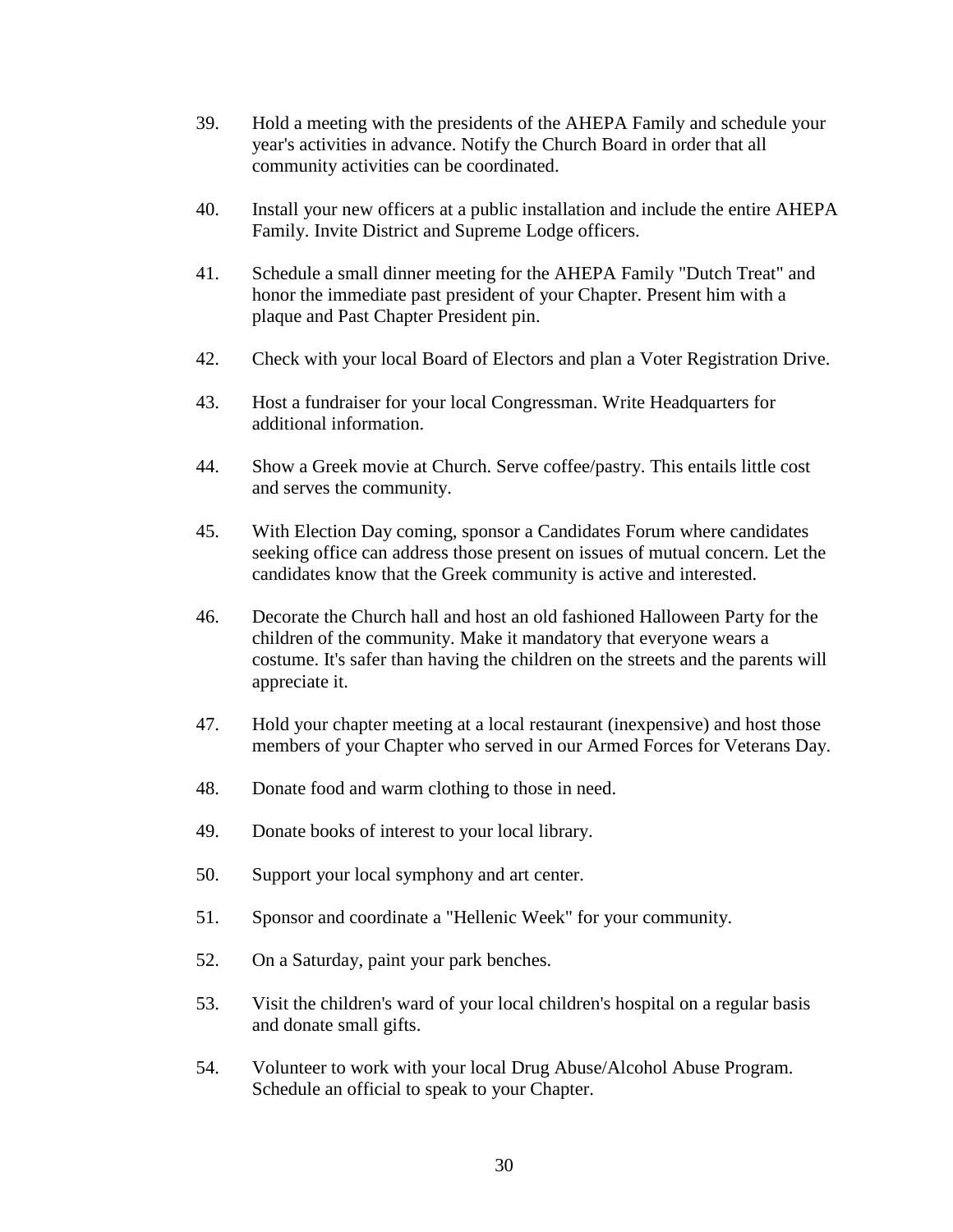- 55. As a long-term project donate equipment for a children's park or hospital.
- 56. Participate as a Chapter in local walk-a-thons for the March of Dimes, Heart Fund.
- 57. Participate in your local Voter Registration Drive.
- 58. Sponsor an exhibit of Greek Art at your local museum.
- 59. Participate in your local Special Olympics program as a sponsor, hugger, or worker.
- 60. Participate in your local International Festival.
- 61. Award a scholarship to your local high school to be known as the AHEPA Scholarship.
- 62. Distribute fifty (50) turkeys to the needy over the Thanksgiving Holiday.
- 63. Donate food to "soup kitchens" on a regular basis.
- 64. Start a chapter "Blood Bank" in cooperation with your local hospital.
- 65. Sponsor a chapter of the Boy Scouts or Girl Scouts.
- 66. Purchase a public service billboard for a worthy local project.
- 67. Work with your local park department, YMCA or Boys Club and sponsor a team in their athletic program. For a uniform and a small fee, AHEPA can be recognized in your community as a viable organization. The following are always looking for sponsors:
	- a. Basketball
	- b. Football
	- c. Baseball
	- d. Soccer
- 68. Enter a Chapter team in your local bowling alley.
- 69. Sponsor a Gin Rummy Tournament.
- 70. AHEPA Night at your local racetrack.
- 71. Sponsor a "Sports Night" and ask a local celebrity to speak to your Chapters.
- 72. Sponsor a Chapter golf outing.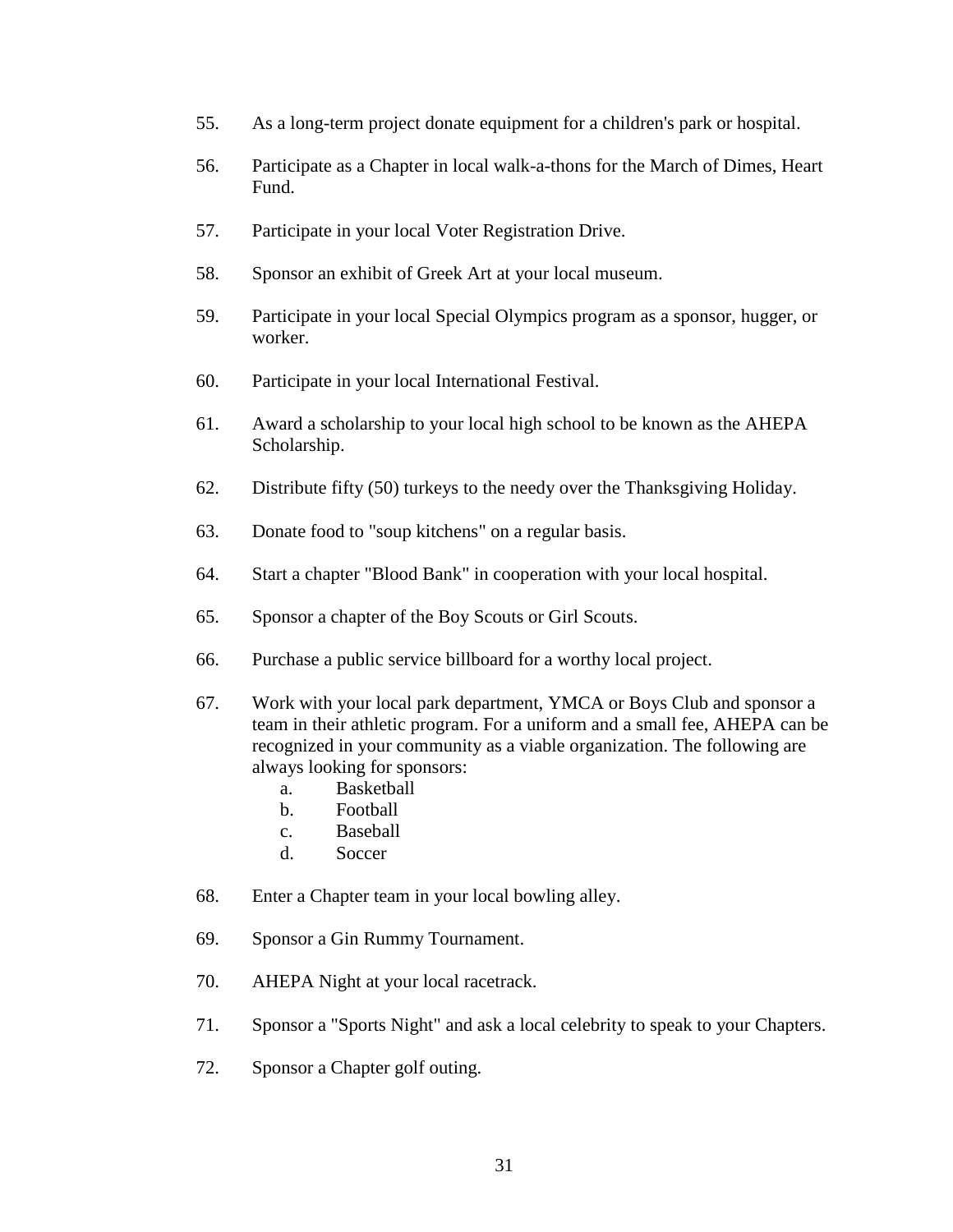- 73. As a Chapter, purchase a block of seats at a pro football/basketball game and attend as a Chapter.
- 74. Bring the youth of the community to a professional game.
- 75. Honor all Greek high school athletes at a special dinner.
- 76. Donate sporting equipment to the city or a non-profit organization such as the Boys Club.
- 77. On Greek Independence Day consider the following:
- 78. Sponsor an Essay Contest
- 79. Sponsor an oratorical Contest after Church
- 80. Host a dinner/luncheon and invite the Bishop and your respective Congressmen to address the gathering
- 81. Sponsor a "Play"
- 82. Larger communities may want to invite the Ambassadors from Greece or Cyprus to address your Chapters.
- 83. Invite a Past Supreme President to address your Chapter, initiation or installation.
- 84. Assist newly arrived members of your community to get settled. Welcome them, etc.
- 85. Visit the sick members of your Chapter on a regular basis.
- 86. Sponsor an "Employment Symposium" for the youth of your community.
- 87. Invite one of the following to address your Chapter meeting or dinner:
	- a. Noted Greek Author
	- b. Prominent Businessman
	- c. Mayor or Congressman
	- d. Travel Agent
	- e. High School Athletic Director
	- f. Banker/Attorney or Trust Officer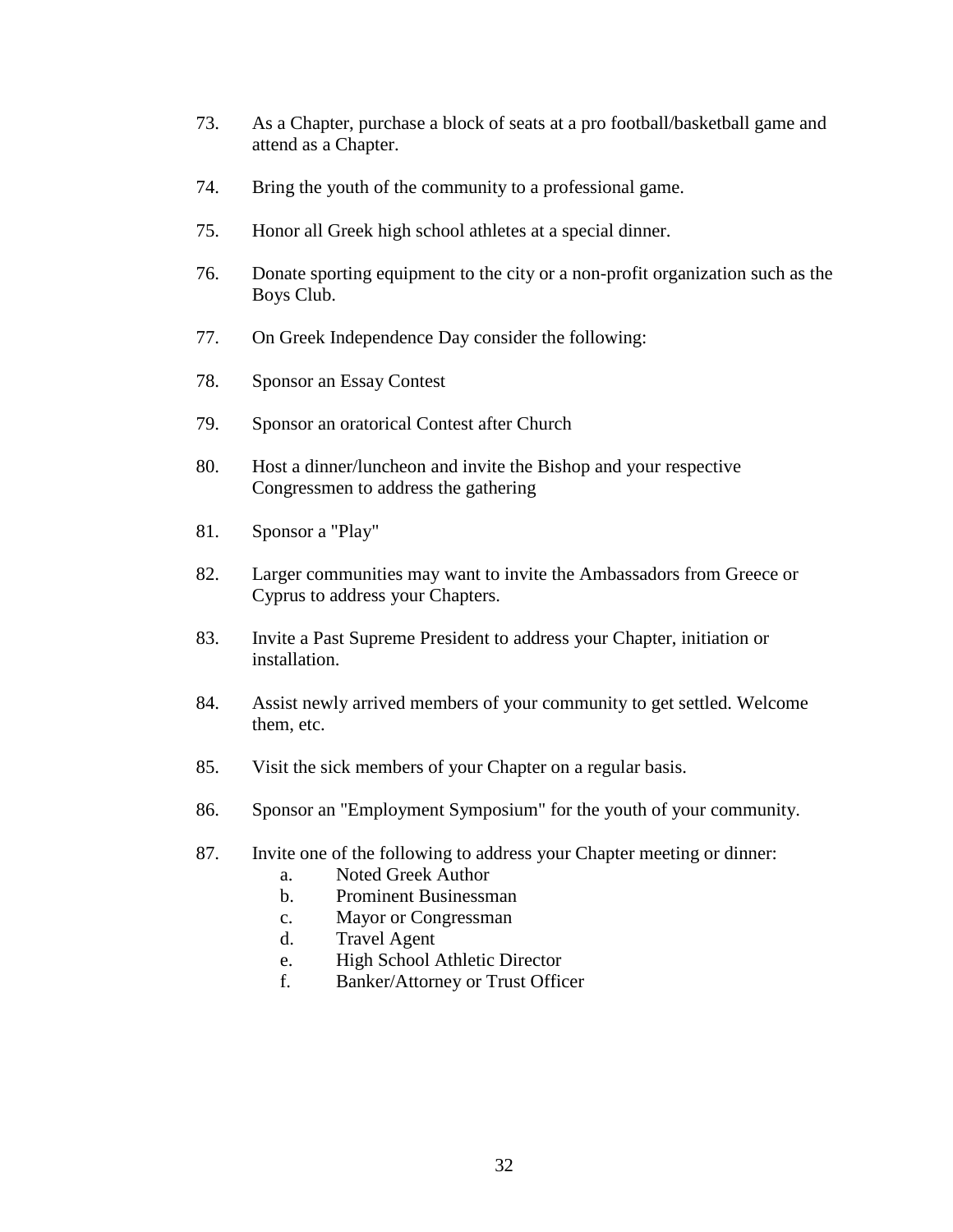#### **SONS OF PERICLES**

All Sons Chapters shall be the Junior Auxiliary organization of the Order of AHEPA. Its membership shall consist of young men who have reached their 14<sup>th</sup> birthday, but not their 25th, who are of Hellenic descent from either parent, or are the sons of members in good standing of the Order of AHEPA or the Daughters of Penelope.

### **HOW TO START A SONS CHAPTER**

- 1. Obtain applications and a Charter Petition from Headquarters or www.sonsofpericles.org
- 2. Complete all applications and the Charter Petition and return to Headquarters immediately following initiation. All fees must accompany the Charter Petition.
- 3. The minimum requirement is eight (8) members to start a Chapter.
- 4. Contact the SOP Supreme Lodge liaison for your District to make them aware of the reinstatement.

#### **FEES**

- a. New or current member (under 18) dues FREE
- b. New member (over 18) per capita dues \$45.00
- c. Current member (over 18) per capita tax \$45.00
- **d. All fees must be made payable to Sons of Pericles.**

#### **REINSTATEMENT OF A SOP CHAPTER**

- 1. Check with Headquarters as to the date the Chapter last reported.
- 2. Download the Petition for Reactivation from www.sonsofpericles.org or contact Headquarters if you are unable to do so.
- 3. A reactivated Chapter will maintain the same number originally assigned.

Upon organization of the Chapter, the members must elect new Chapter officers and immediately report their names and addresses to Headquarters.

It is the responsibility of all AHEPA Chapters to appoint an advisory board of three (3) active members to oversee the activities of the Sons.

All members shall, upon attaining their  $18<sup>th</sup>$  birthday, will become dual members of the Sons of Pericles and Order of AHEPA. Dual members will continue to pay per capita to the **Sons of Pericles**. Once dues are received, the dual member will be marked as paid in both the SOP Chapter and the AHEPA Chapter. In order to keep both databases accurate, the dues need to go through the SOP. Please call headquarters if you have further questions about this process.

Finally, upon attaining his  $28<sup>th</sup>$  birthday, members are graduated from the Sons to the Order of AHEPA, either on August  $31<sup>st</sup>$ , following their birthday, or at the end of their elected term.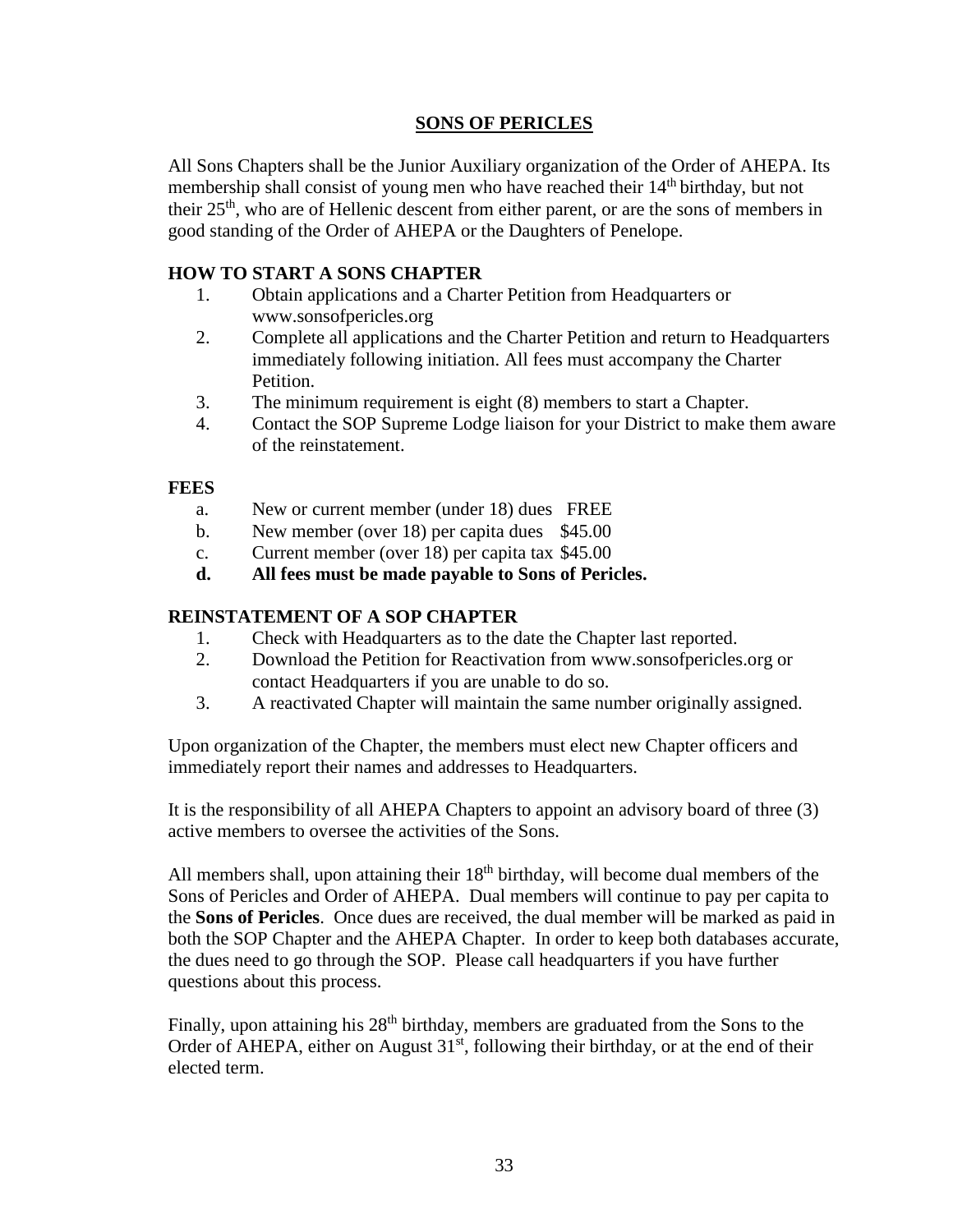#### **AHEPA SCHOLARSHIPS**

The following scholarships are awarded by the AHEPA on an annual basis:

#### **Graduate Studies**

Nick Cost Scholarship Dr. John C. Yavis Scholarship P. A. Margaronis Scholarship Archbishop Demetrios Scholarship Spiro & Cleo Millios Scholarship Athanasios & Ekaterini Backus Scholarship (Medical School Students Only)

#### **Undergraduate Studies**

George Leber Scholarship George Chirgotis Scholarship Nick Cost Scholarship Sam Dakis Scholarship Dr. John C. Yavis Scholarship P. A. Margaronis Scholarship Christ Gustav Scholarship Archbishop Demetrios Scholarship Gus County Scholarship George & Hellis Constantine Scholarship

#### **Sons of Pericles Scholarships**

 George Kaloudis Memorial Scholarship John Katsimatides Memorial Scholarship Stergios B. Milonas Scholarship

#### **Hellenic College / Holy Cross Seminary Scholarship**

Carlos T. Touris Scholarship

#### **AHEPA National Housing Corporation Scholarship**

(Available to students who are majoring in gerontology, geriatrics, nursing, physical therapy, public administration, management studies or property management)

#### James G. Pulos Memorial Scholarship

Available to Undergraduate students who are majoring in; engineering, medical sciences and nursing! Also available to, Graduate students who are majoring in biotechnology/bioengineering, genetic sciences, and political science. Both categories are for students with a primary residence in the following states (VA, MD, CT, DE, NY, NJ, PA & MA) or the District of Columbia.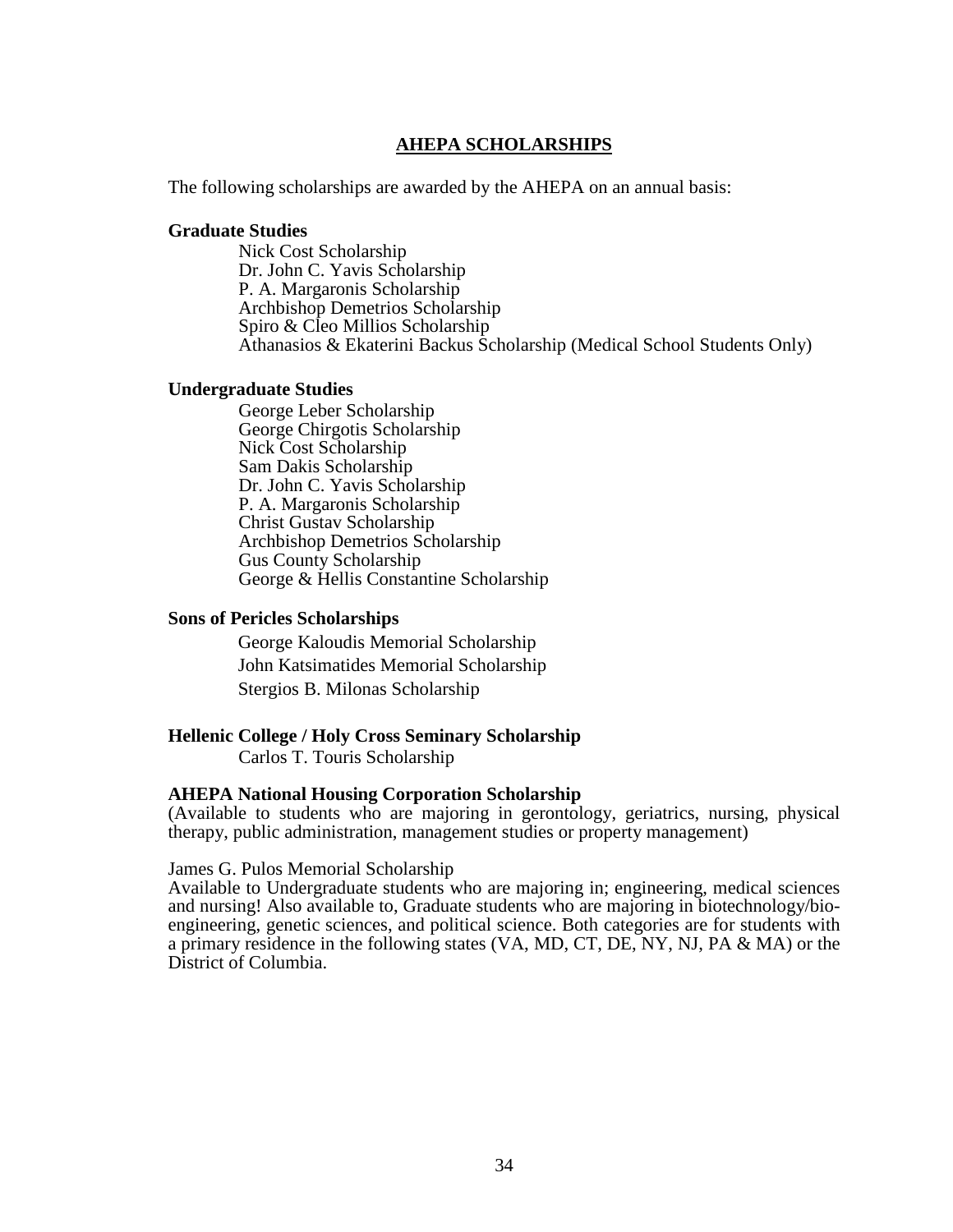All AHEPA Educational Foundation Scholarships can be applied for using a single application form that can be found on https://ahepa.org/Education-Scholarships.htm

## **AHEPA National Scholarships for Districts:**

Nicholas Kounaris P. A. Margaronis Sam Nakos William P. Thomas

**NOTE:** *AHEPA Educational Foundation Scholarships for Districts must be applied for directly to each individual district, not AHEPA Headquarters.*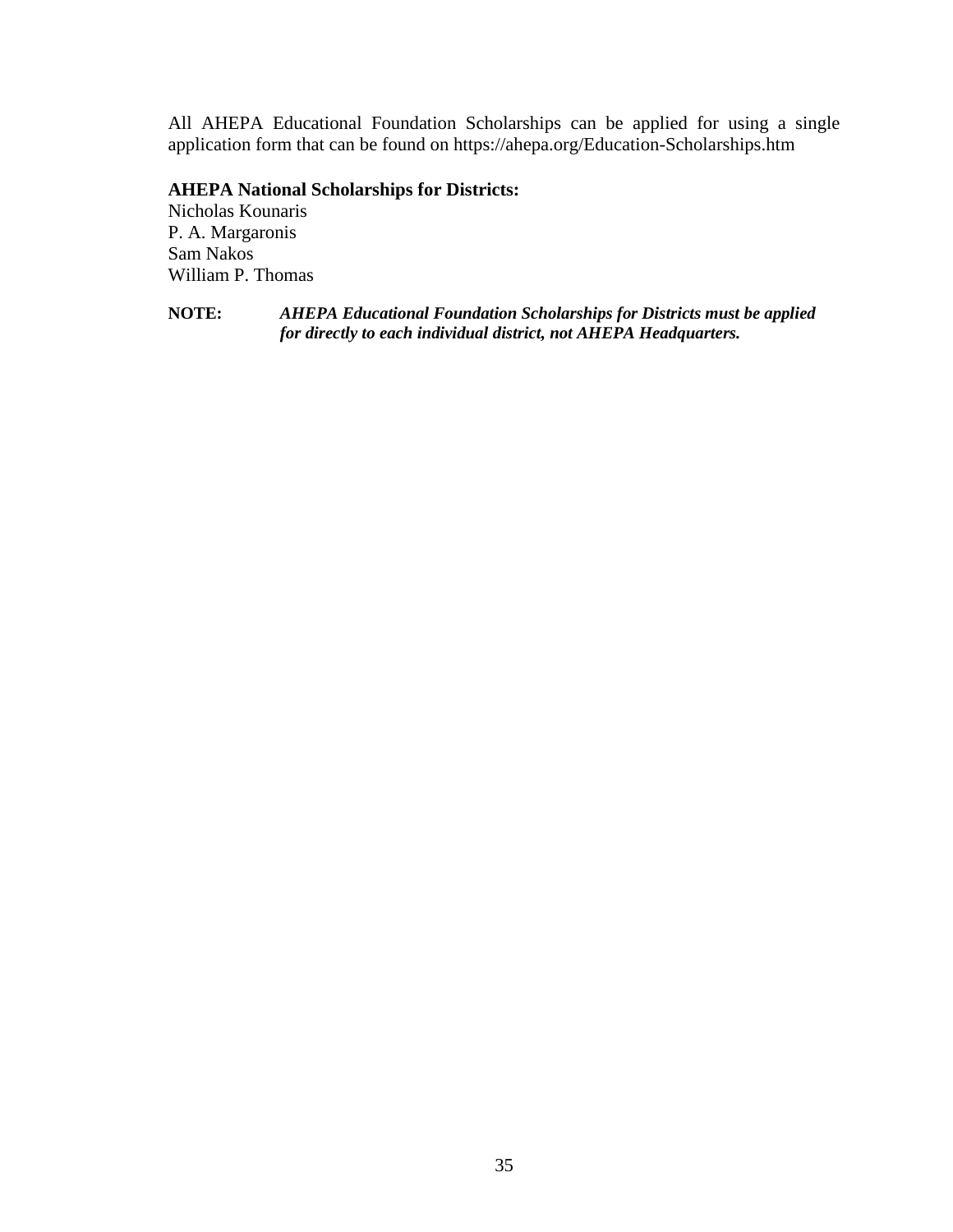## **AHEPA ATHLETIC AWARDS**

#### **THE HARRY AGGANIS AWARD**

Awarded annually to the Outstanding Hellene in the field of athletics, professional or amateur of college-level or above. The selection is announced at the Supreme convention.

#### **WILLIAM CHIRGOTIS COLLEGIATE ATHLETE AWARD**

Awarded annually to the outstanding Greek-American College Athlete and awarded at the Annual Supreme Convention from a trust fund established by William G. Chirgotis, PSP.

## **DR. KIMON A. DOUKAS: COLLEGIATE SCHOLAR-ATHLETE AWARD**

Awarded annually to the Outstanding Collegiate Scholar-Athlete to a duly matriculated student in college, outstanding academically and in athletics, and to an incoming Junior or Senior. The nomination by Ahepans must be accompanied by a full scholastic and athletic biography from the athlete's school, as well as any newspaper clippings, etc. A committee of seven will determine the winner who is announced at the Supreme Convention. This scholarship award is for \$1,000.

#### **JOHN PETER VLAHOS SCHOLAR-ATHLETE AWARD**

Awarded annually to the Outstanding High School Scholar-Athlete of Hellenic Descent. Established by John Peter Vlahos in memory of his son Dean J. Vlahos. The award is for the sum of \$2,000.

## **EXCELLENCE IN ATHLETICS**

To be awarded on an annual basis for excellence and outstanding achievement in high school athletics, to the Outstanding Greek American High School Athlete in the United States. Established in 1990 by the AHEPA Athletic Boosters Club. This scholarship award is for \$2,000.

## **COL. PETER N. DERZIS HIGH SCHOOL SCHOLAR ATHLETE AWARD**

Established in 1998 in memory of Past Supreme President Derzis by the Peter Derzis Chapter #438 of Arlington, Virginia. This award is for \$1,000 and is to be presented to an outstanding High School Scholar Athlete chosen by a seven-man secret committee with athletic knowledge and appointed by the AHEPA National Athletic Director. The award will be presented at the Sports Awards Luncheon at the National Convention to the recipient who, as our guest, will also receive a plaque. To receive this award, the recipient must be registered as a college student by November.

#### **AHEPA HALL OF FAME AWARDS**

In 1974, National Athletic Director Dr. Monthe N. Kofos proposed the establishment of the AHEPA Hellenic Hall of Fame. The purpose of the Athletic Hall of Fame is to recognize our outstanding Hellenic athletes. This was the second ethnic hall of fame in the United States. The recipients are honored at the Supreme Convention.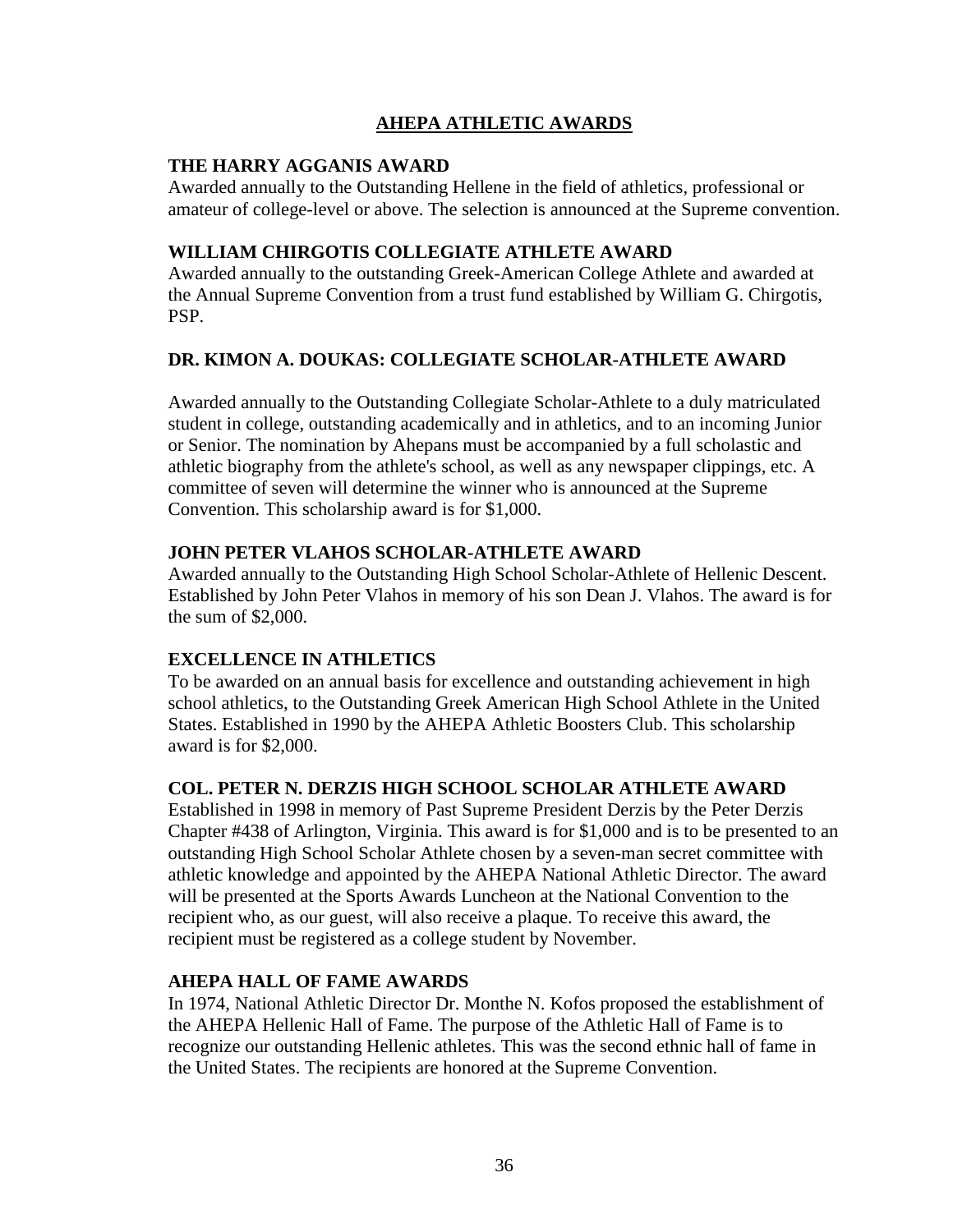#### **ZOE CAVALARIS OUTSTANDING FEMALE ATHLETE AWARD**

Presented annually by the Daughters of Penelope to the outstanding Hellenic female in the United States. This award will be presented at the Supreme Convention Awards Luncheon.

#### **DR. MICHAEL SPIRTOS OUTSTANDING GOLFER AWARD**

Outstanding Hellenic Golfer of the National AHEPA Invitational Golf Tournament. The recipient will be recognized at the Supreme Convention Awards Luncheon.

### **DR. MONTHS N. KOFOS NATIONAL GOLF CHAMPION AWARD**

Awarded each year to the winner of the National Regional Champion by Marlboro Chapter #105. The recipient will be honored at the Supreme Convention Awards Luncheon.

#### **GEORGE J. TRIPHON M.V.P. BASKETBALL AWARD**

Awarded to the Most Valuable Player of the Van Nomikos Basketball Tournament. To be presented at the Supreme Convention Awards Luncheon.

 **(Additional information on all these programs is available** on our website (https://ahepa.org/AHEPA-Athletics/athletics.htm)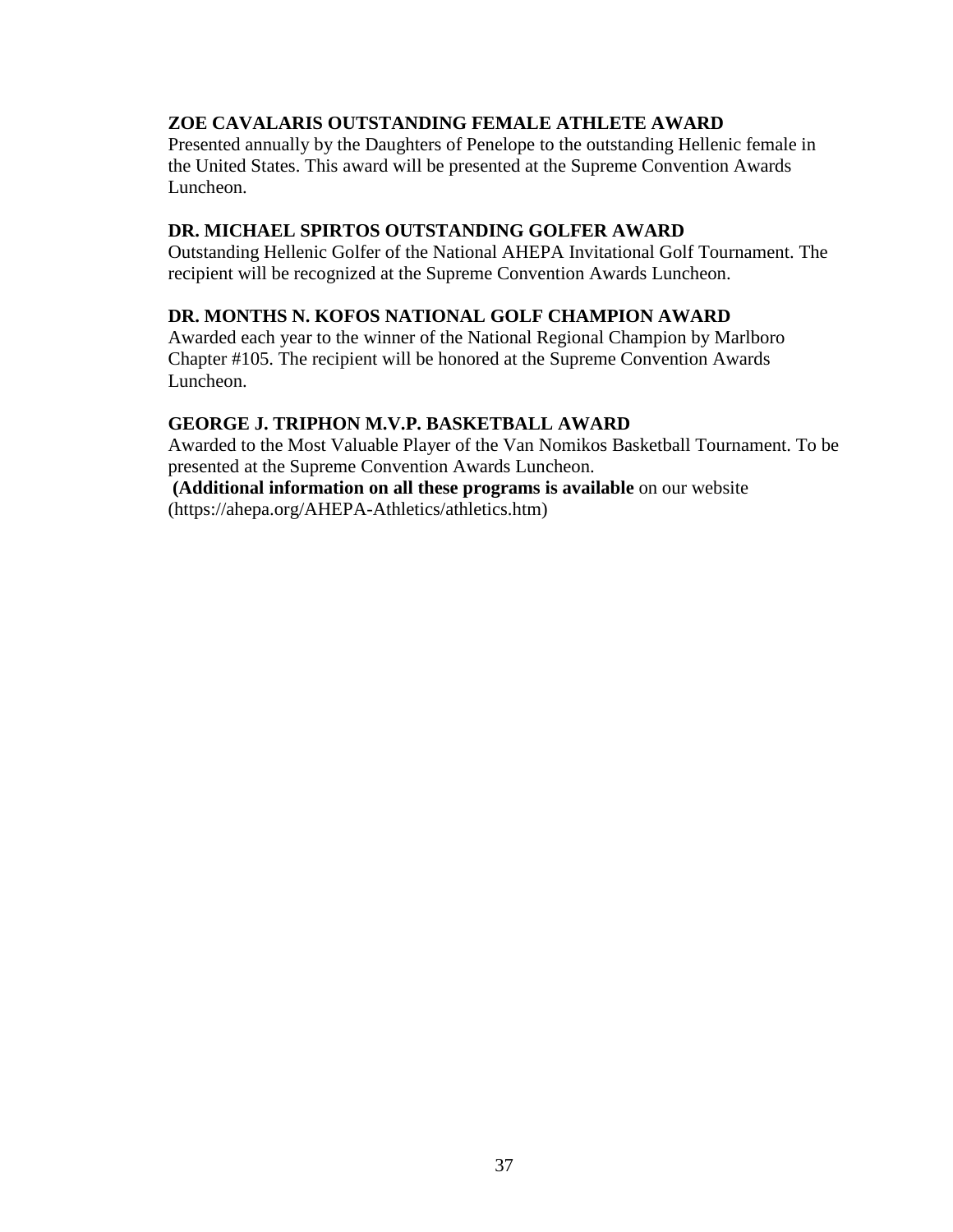## **AHEPA AWARDS PROGRAM**

#### *NATIONAL AWARDS* **Socrates Award**

This is the highest award of the Order and it is to be presented at the AHEPA Congressional Banquet. It is to be presented to an individual who has performed

exceptional service to the people of the United States. The recipient is to be selected by a two-thirds vote of the Supreme Lodge, from a list submitted one year prior to the presentation. The Socrates award includes a bust of Socrates and a testimonial statement.

#### **Homer Award**

This is a special award to be presented only by the Supreme Lodge at their discretion to any outstanding individual.

#### **Aristotle Award**

This award is to be presented by the Supreme Lodge at the Grand Banquet of the Supreme Convention to an Outstanding Hellene who has distinguished himself in his respective profession or field of endeavor.

#### **Solon Award**

Honoring persons in the field of law, award by the Supreme Lodge at their discretion.

#### **Pericles Award**

Awarded on National Level to Members of Government, US Congressmember or other Government positions.

#### **Archbishop Iakovos Humanitarian Award**

Awarded to an individual or entity who has donated charitably or by deed for the betterment of the Humanity.

#### **AHEPA Medal of Freedom**

Awarded to members of the military or uniformed services for heroism.

#### **AHEPA Lifetime Achievement Award**

Awarded to an individual Ahepan who has devoted a lifetime of service to AHEPA.

#### **AHEPA Hellenism Award**

Awarded to a person or entity who has given time, money, or service to programs which protect and preserve Hellenism in the United States and abroad.

#### *DISTRICT AWARDS*

#### **Pericles Award**

This award is to be presented by each District at their respective District Conventions. The award should be presented to the Governor of the state in which the District Convention is being held. In the event the Governor has already received it or is unable to accept, the award should be presented to a member of the state house or elected office (Parliament for Canada). Certificates and a bust of Pericles are available at Headquarters.